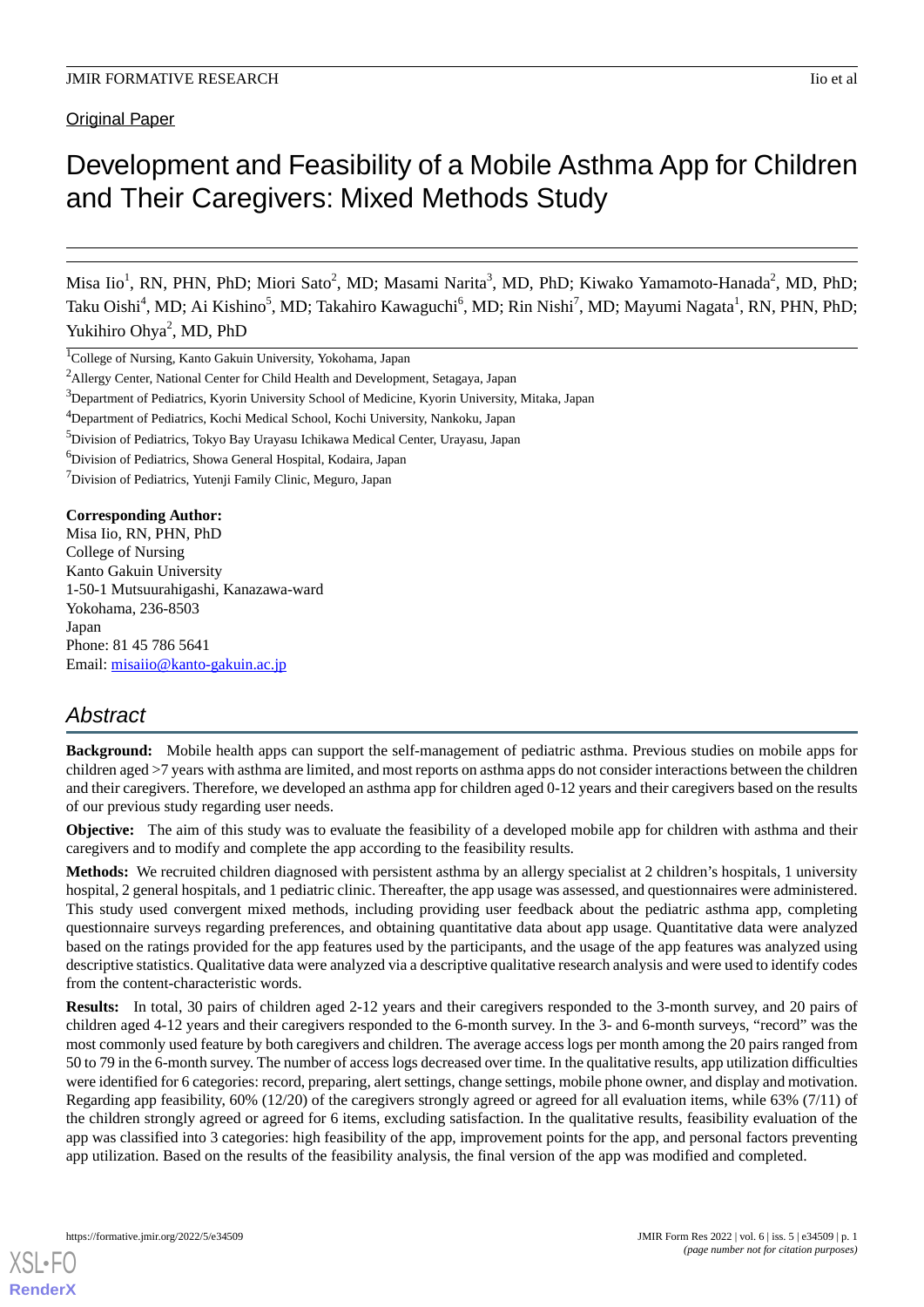**Conclusions:** The app feasibility among children with asthma and their caregivers was generally good. Children aged 7-12 years used elements such as record, quiz, and manga. This app can support the continuous self-management of pediatric asthma. However, efforts must be taken to maintain and improve the app quality.

**Trial Registration:** UMIN Clinical Trials Registry UMIN000039058; https://tinyurl.com/3na9zyf8

(JMIR Form Res 2022;6(5):e34509) doi: [10.2196/34509](http://dx.doi.org/10.2196/34509)

## **KEYWORDS**

children; caregivers; asthma; mobile app; feasibility; health app; mHealth; pediatric; usability; mobile phone

# *Introduction*

### **Background**

Mobile health (mHealth) apps can support the self-management of chronic diseases, including medication use. Based on a previous review of digital health interventions for children with asthma, the implementation of such interventions may provide opportunity to improve treatment adherence and asthma control [[1](#page-12-0)[,2](#page-12-1)]. Digital health interventions for children with asthma include technologies that are useful for tracking asthma symptoms and medications, setting drug reminders, improving inhaler use techniques, providing asthma education, and using electronic monitoring devices, speech recognition calls, text messaging, mobile apps, and interactive websites [[1\]](#page-12-0).

mHealth apps for asthma generally target adult patients, and only few consider pediatric patients. Several mHealth asthma apps for children are intended for caregivers or adolescents who have their own smartphones. A systematic review of digital asthma self-management interventions was performed in the 2000s, and the interventions were commonly implemented among children aged 7-17 years [[2,](#page-12-1)[3](#page-12-2)] and their caregivers [[4\]](#page-12-3). Since children aged >12 years usually have their own smartphones, previous studies on pediatric asthma apps usually included this age group [\[5](#page-12-4)[,6](#page-12-5)]. Although digital self-management programs are available for children with asthma and their caregivers, only few studies have investigated the efficacy of these mobile apps.

Given the promising evidence of digital interventions for pediatric asthma, practitioners should support the use of evidence-based behavioral strategies to improve asthma management and health outcomes by recommending digital technologies and providing asthma education [[2\]](#page-12-1). The features of asthma apps include asthma education material, symptom forecast, asthma action plan, telemedicine, local specialist connection, management during an emergency, symptom monitoring, airborne trigger identification, and clinic notifications [\[7](#page-12-6)]. The features of mHealth asthma apps are classified into 7 categories, that is, inform, instruct, record, display, guide, remind/alert, and communicate [[8\]](#page-13-0). The most commonly used behavioral change techniques in asthma management apps are instruction, behavior-health association, self-monitoring, feedback, teach to use prompts/cues, consequences, and others' approval [[9\]](#page-13-1). An app can determine the asthma phenotype in children using the asthma control test by monitoring activity, sleep, peak expiratory flow, and indoor air quality  $[10,11]$  $[10,11]$  $[10,11]$ .

Overall, there are only few apps that can be independently used for self-management by both children with asthma who are aged 7-12 years and 4-6 years and their caregivers. Most studies on asthma apps did not consider interactions between children and caregivers. Furthermore, previous studies on mobile apps associated with asthma self-management among children aged 7-12 years are limited. Therefore, we developed and improved a mobile asthma app for children and their caregivers based on the results of our previous survey  $[12]$  $[12]$ , which assessed interactions between children and their caregivers. The proposed beneficial features of our app were identified under 6 themes: asthma knowledge, elements for continuous use, universal design, notification, monitoring, and functions [\[12](#page-13-4)].

# **Development of a Mobile Asthma App for Children and Caregivers**

We developed the prototype of a mobile asthma app for children and caregivers based on an individualized program using a touch-screen computer that we had developed [[13\]](#page-13-5). The social cognitive theory [\[14](#page-13-6)] and tailoring [\[15](#page-13-7)] were used to develop a new mobile pediatric asthma app, which comprised a combination of asthma knowledge, behavioral change, and target behaviors and theory applications. The 3 main goals of this app are to (1) increase caregivers' feelings of self-efficacy in asthma management, (2) improve asthma knowledge, and (3) facilitate continuous self-management behavior of controlling asthma symptoms.

We improved and remade the prototype mobile asthma app for children and their caregivers based on the results of our previous survey [\[12](#page-13-4)]. In particular, the screen design of the app was changed to make it more user-friendly. The contents of self-monitoring of medication and symptoms were modified to separately classify medications and symptoms. In addition, a screen was added on the top page to motivate children to continue recording their medication behavior, that is, one can see an egg growing after the continuous use of medications, and animals are born after breaking out from the eggs. By maintaining a record of the medications, the egg cracks in 10 days, the animal inside it becomes slightly visible in 45 days, and finally, the egg hatches in 3 months. After the egg hatches, a new egg appears [\(Figure 1\)](#page-2-0). Each egg has 6 animal characters, regardless of the gender of the child. Each time an egg hatches a character, a new egg appears.

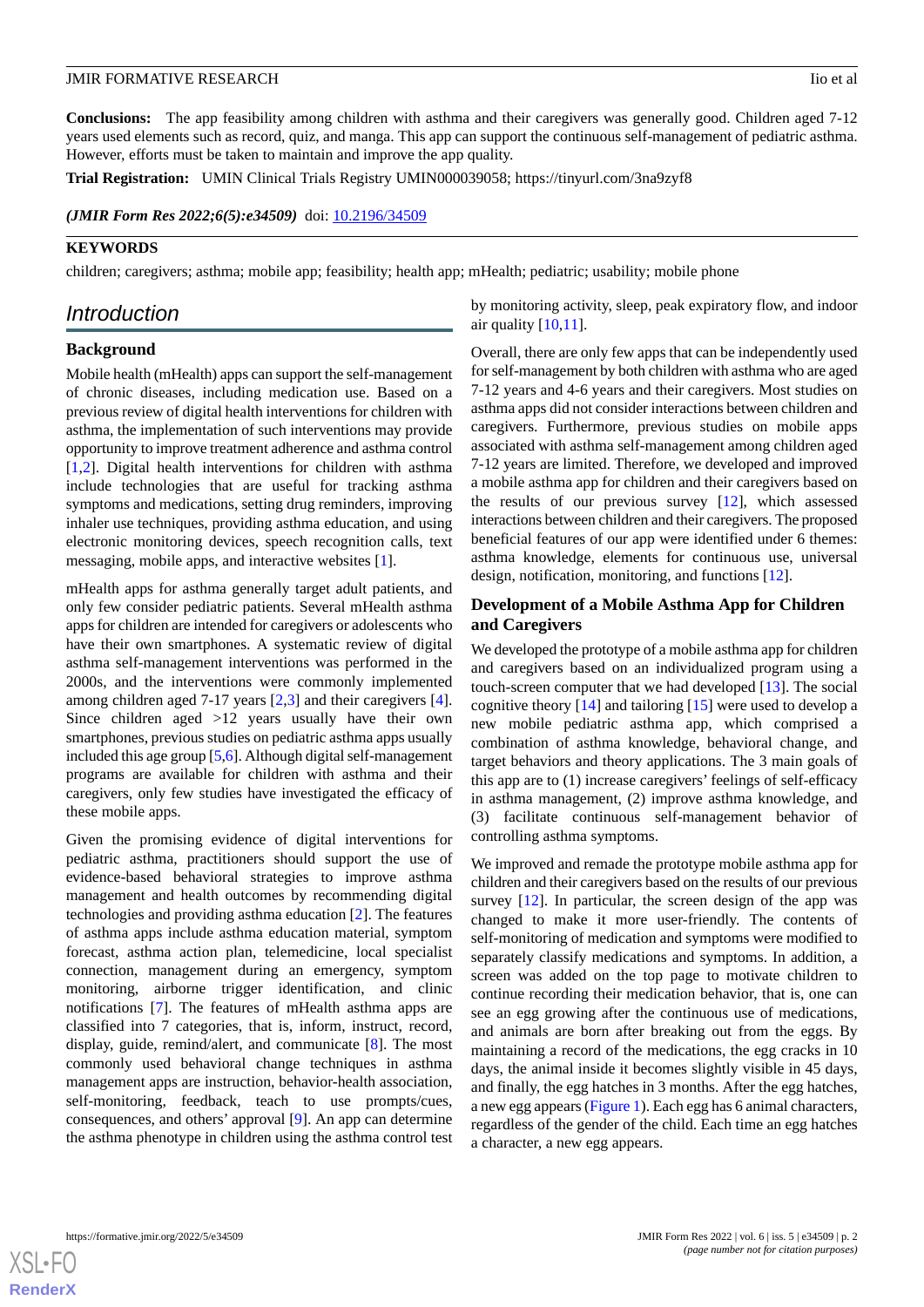<span id="page-2-0"></span>Figure 1. Examples of the different screens in the developed mobile asthma app for children and their caregivers. Examples of the screens commonly used by children aged <7 years and 7-12 years: (A) motivation screen and self-monitoring input of medications; the egg on the top panel grows after the continuous use of medications, and animals are born by breaking out from the eggs, (B) detailed calendar for self-monitoring, (C) tailored message display, and (D) asthma action plan for asthma exacerbation and disaster.



This app was established for infants and toddlers (aged 0-6 years) and school-age children (aged 7-9 years and 10-12 years) according to their developmental stages. The common contents of the pediatric asthma app for children aged 0-12 years and their caregivers were self-monitoring of the medications and symptoms, preparing for asthma exacerbation and disasters, asthma action plan, and tailored feedback according to the Japanese pediatric asthma control test. Not only caregivers but

also children could use the app based on their developmental stages. The common functions of the app for children aged 0-12 years and their caregivers were medication alert, app input alert, and notification of the results in the pediatric asthma control test ([Figure 2\)](#page-3-0). The individualized feedback messages based on the medication usage status were regularly displayed for the caregivers.

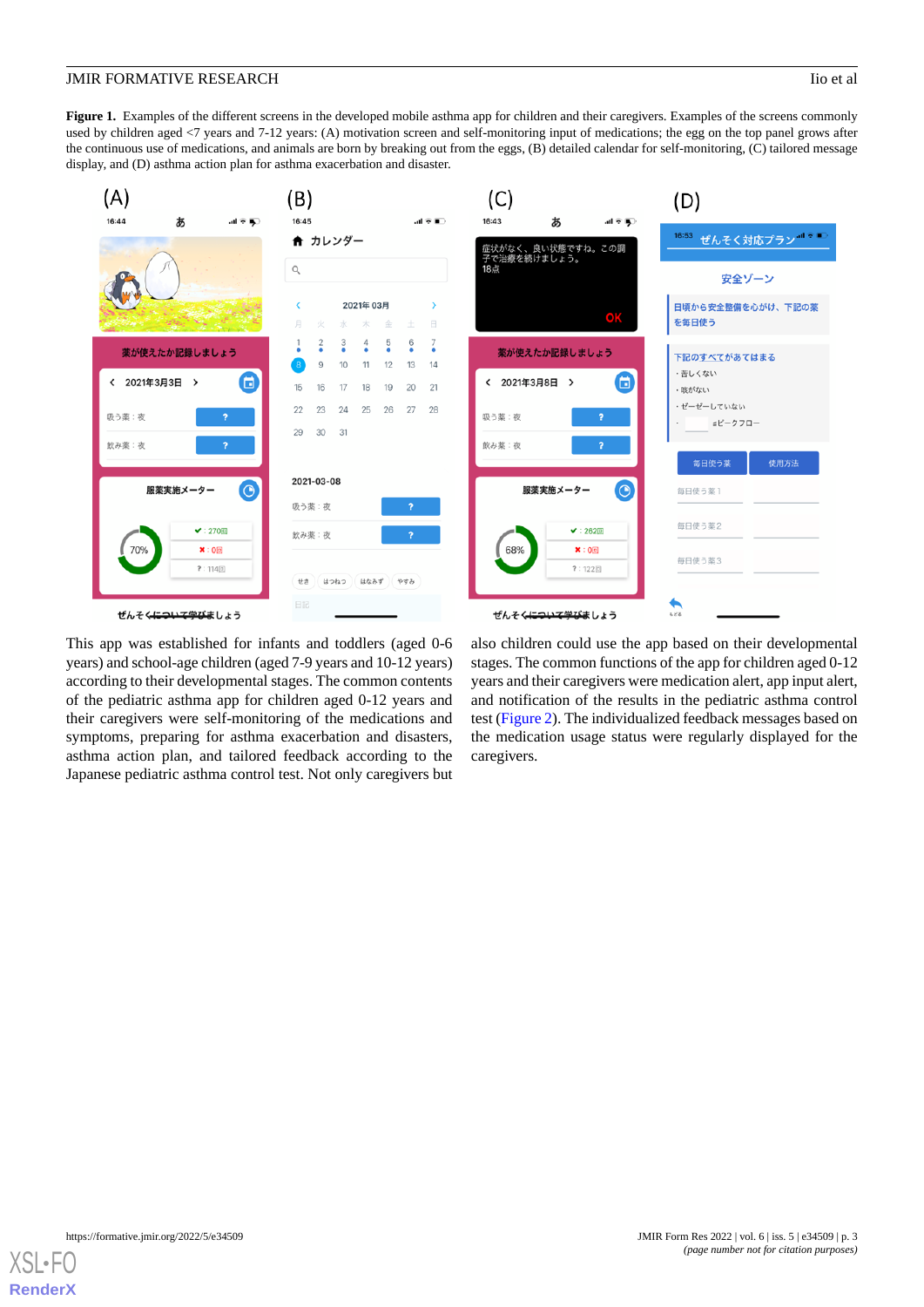<span id="page-3-0"></span>Figure 2. Examples of the different screens in the developed mobile child asthma app for children and their caregivers. Examples of the screens used by children aged <7 years and 7-12 years: (A) settings on the screen showing medication alert function, (B) screen for asthma knowledge and notification of the results in the pediatric asthma control test, (C) screen for asthma knowledge for children aged <7 years and caregivers, and (D) manga, a Japanese-style comic, for asthma knowledge for children aged 7-12 years and their caregivers.



The contents of the asthma app for children aged 0-6 years and their caregivers focused on asthma knowledge (via a pictorial book about asthma clinical condition, causal factors, and complicating factors; quiz). These contents were mainly for caregivers, but the pictorial book could be completed by the child and the caregiver together [\(Figure 2\)](#page-3-0). The pictorial book not only provides asthma knowledge but also promotes interaction between the child and the caregiver.

The contents of this app for children aged 7-12 years and their caregivers consisted of asthma knowledge (via manga, a Japanese-style comic, regarding asthma, medication, exercise-induced asthma, and stress management; quiz) and individualized feedback according to the status of medication usage. The difference in the app contents between children aged 7-9 years and 10-12 years was the use of "kanji," a Japanese writing system that uses Chinese characters. Further, the app contents used manga, making the process of learning about asthma knowledge and management fun for children ([Figure](#page-3-0) [2\)](#page-3-0). Additionally, individualized feedback messages based on the medication usage status were regularly displayed for children and caregivers.

#### **Aim of This Study**

Developing an evidence-based smartphone app requires conceptualization (understanding users' needs and making decisions according to a theoretical basis) and pretesting feasibility and usability before efficacy evaluation [\[16](#page-13-8),[17\]](#page-13-9). To improve feasibility, we need to evaluate the performance of an app by allowing target populations to regularly use it. Therefore, this study aimed to evaluate the feasibility of a developed mobile

app for children with asthma and their caregivers and to modify and complete the app according to the evaluation results. Evaluating the app's feasibility can help improve the usage of mobile asthma apps among children and their caregivers. In addition, the mobile asthma app development must be completed by meeting the needs of the children and their caregivers.

# *Methods*

#### **Study Design**

We used the convergent mixed methods design that included providing user feedbacks in a corrected pediatric asthma app, completing questionnaire surveys about preferences, and obtaining quantitative data about app usage. This study collected both qualitative and quantitative data, integrated both data, and derived interpretation from the combined strengths of both data. Compared with the use of 1 type of data, the integration of qualitative and quantitative data can provide a better understanding of the research subject. Therefore, this study design was selected because it was useful in evaluating the feasibility of the app.

#### **Recruitment**

We recruited children aged 0-12 years who were diagnosed with persistent asthma by an allergy specialist at 2 children's hospitals, 1 university hospital, 2 general hospitals, and 1 pediatric clinic. The details of persistent asthma, such as severity and treatment regimen and duration, were not considered. Considering the emphasis on the continuous use of the app for long-term medicine management, this study participants

 $XS$  • FC **[RenderX](http://www.renderx.com/)**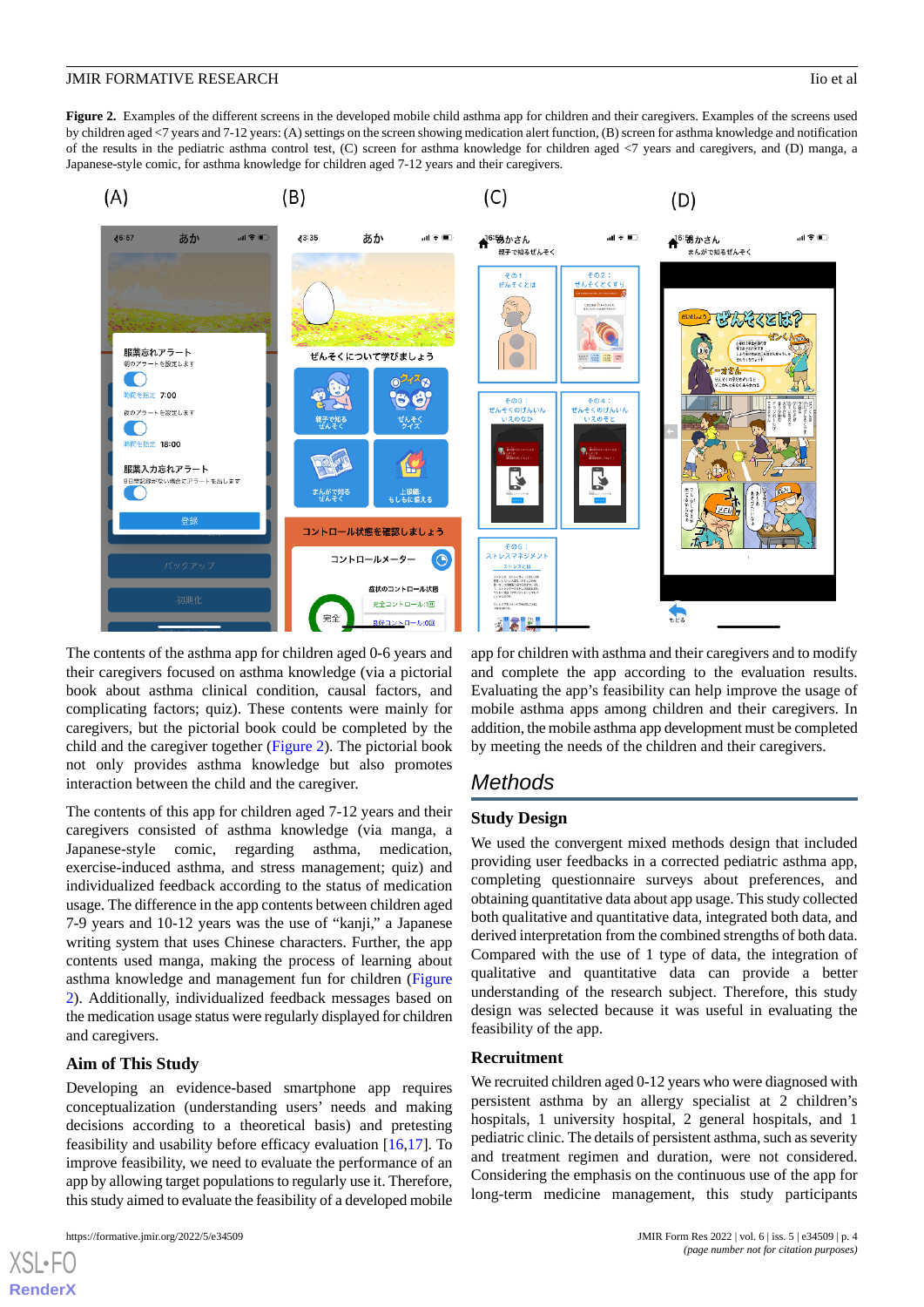included children with persistent asthma, regardless of its severity. In Japan, children with asthma regularly visit hospitals or clinics based on the disease severity and complications of other allergic diseases. The target populations of this app are children with asthma and their caregivers, regardless of the hospital type they visit or the disease severity. Therefore, by recruiting children who visit various hospital types, the practicality of the app could be evaluated in a wide range of participants. Participants who were not eligible for this study owing to their mental and physical conditions based on the physician's discretion were excluded. Purposive sampling, which can gather information-rich cases that manifest the phenomenon under investigation, was performed. Participants who met the inclusion criteria were selected based on data from the electronic medical records.

In this mixed methods study, we needed to consider the sample size options in both the quantitative and qualitative study stages. Our sample size options weighted the qualitative data to be equal to those of the quantitative data. The sample size was guided in line with consensus guidance [\[18](#page-13-10)]. For trade-offs between the breadth and depth of qualitative research, at least 30-60 participants is needed [[19\]](#page-13-11), given that less depth from a large number of people can be especially helpful in exploring a phenomenon and documenting diversity or understanding variation [[18](#page-13-10)]. Therefore, researchers approached the caregivers of children with asthma who regularly visited the outpatient clinics. In total, 36 caregivers who met the inclusion criteria were contacted. The caregivers and children with asthma provided consent during the outpatient visit.

#### **Data Collection**

We contacted 36 pairs of children with asthma and caregivers, of whom 34 agreed to participate in this study. Of the 36 caregivers who contacted us, only 1 caregiver of a child in the age group of 6-12 years did not participate because consent was not obtained. The other caregiver of a child in the age group of 0-6 years had difficulties in visiting the hospital regularly owing to moving to a different residence. The participants downloaded and used the pediatric asthma app for 6 months at home after providing consent. All participants answered the web-based questionnaire survey at 3 and 6 months from study registration. For children aged 0-6 years, only the caregivers answered the questionnaire, while both children aged 7-12 years and their caregivers answered the questionnaire. This study period was from June 2020 to March 2021. Data about the demographic characteristics of the participants, such as age, sex, age at asthma onset, and relationship with caregivers, were collected.

#### **Quantitative Data**

Caregivers and children aged 7-12 years responded to the 3 and 6-month web-based survey questionnaires. After 3 and 6 months since app download, the app displayed an access link to the web-based questionnaire. After 6 months, we collected data about the number of access logs and the usage frequency of each feature (diary, asthma symptom control test, asthma knowledge: manga and quiz, preparing for asthma exacerbation, including asthma action plan, preparing for disaster, medication alert, and app input alert). The 3-month survey aimed to identify the usage frequency of the app features (diary, asthma symptom

control test, asthma knowledge: manga and quiz, preparing for asthma exacerbation including asthma action plan, preparing for disaster, medication alert, and app input alert). Meanwhile, the 6-month survey collected data about the usage frequency of the app features, most commonly used app features, and app features that have never been used. To evaluate the specific elements of the app, we created a 7-item questionnaire according to the feasibility assessment using the 10-statement System Usability Scale by Brooke [\[20](#page-13-12)]. The participants rated feasibility on a 5-point scale for usability, benefit, satisfaction, continuous availability, intention of behavior, universal design, and view of tailored messages (1 [very bad] to 5 [very good]).

# **Qualitative Data**

After 3 months, the caregivers and children aged 7-12 years described the following 2 viewpoints in the web-based survey questionnaires: (1) barriers for the continuous use of the app and (2) facilitators for promoting the continuous use of the app. Additional demographic information such as age at asthma onset and treatment duration was collected. After 6 months, the caregivers and children aged 7-12 years provided their views about their impressions of the app. The 3- and 6-month web-based surveys were mainly used to identify the portion of the app that required final modifications and the proposed beneficial features of the app.

# **Data Analysis**

# *Quantitative Analysis*

The questionnaire on the feasibility rating of the app features used and the usage frequency of the app features were analyzed using descriptive statistics. The number of access logs was summarized as the number of logs for each feature. Equivalence of demographic and medical information was compared using Fisher exact test at 3-month and 6-month time points. All statistical data were analyzed using the R software, version 3.6.1(R Foundation).

#### *Qualitative Analysis*

Qualitative data were transcribed verbatim in Japanese. A descriptive qualitative research analysis was performed to identify codes, subcategories, and categories from the qualitative data. Moreover, these data were analyzed in 2 phases: (1) becoming familiar with the collected data and (2) generating the codes and collating similar data for each code. Research members included 2 pediatric nurses (MI and MN) and 3 pediatricians who specialize in allergies (YM, KY, and MN). After the initial coding of each transcript, the researchers discussed and identified the categories and subcategories.

#### *Integration*

Quantitative and qualitative data were integrated, and a joint display was created.

#### **Ethics Consideration**

This study was approved by the ethics committee for the Research of Social Medicine in the National Center for Child Health and Development (2019-103), the university ethics committee for studies involving human subjects, and the ethics committees for research involving human subjects in the 2

 $XS$  • FC **[RenderX](http://www.renderx.com/)**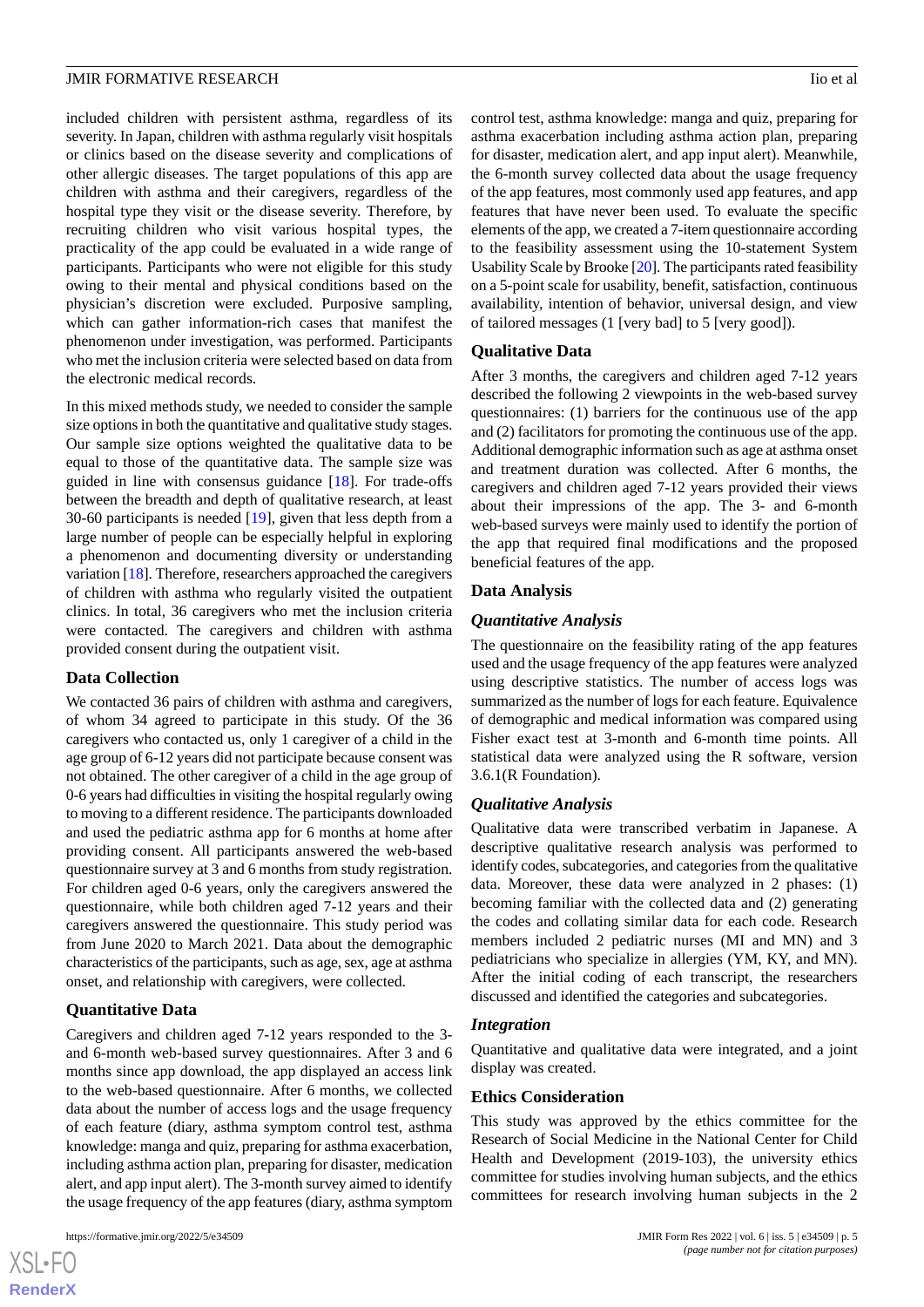general hospitals. Participants who met the inclusion criteria and their caregivers were provided verbal and written information about the aim, significance, and methods of this study. Moreover, they were informed about their rights as voluntary participants, including study withdrawal, data anonymity, protection of confidential information, handling and disposal of data, and possibility of study publication. Participants aged 7-12 years provided written informed assent, and the caregivers of all the participants gave written consent.

# *Results*

#### **Characteristics of the Participants**

[Table 1](#page-5-0) shows the characteristics of the participants. Of the 34 pairs enrolled in this study, 30 responded to the 3-month survey. Of those who responded to the 3-month survey, the average age of the children (16 boys and 14 girls) was 7.2 years and that of the parents was 42.4 years (27 mothers and 3 fathers). The average age of the infants and toddlers was 4.8 years and that of the school-age children was 8.9 years.

In total, 20 pairs responded to the 6-month survey; the average age of the children (12 boys and 8 girls) was 7.2 years and that of the parents was 41.9 years (17 mothers and 3 fathers). The average age of the infants and toddlers was 5 years and that of the school-age children was 9 years.

Of the 10 pairs that were lost during follow-up, 7 children were in the developmental stage of 7-12 years; these 10 pairs consisted of 6 girls and 4 boys, and all the caregivers were the children's mothers. In the therapeutic regimen, 3 children used inhaled corticosteroids, 3 used leukotriene receptor antagonists, and 4 used inhaled corticosteroids+leukotriene receptor antagonists. Developmental stage, sex, therapeutic regimen, and caregivers' relationship were not significantly different between the populations at the time points of 3 and 6 months.

<span id="page-5-0"></span>**Table 1.** Characteristics of the participants who responded to the 3-month and 6-month surveys.

| Demographic characteristics                              | 3-month survey: 30 pairs (n) | 6-month survey: 20 pairs (n) |
|----------------------------------------------------------|------------------------------|------------------------------|
| <b>Children</b>                                          |                              |                              |
| Developmental stage (age)                                |                              |                              |
| 2-6 years                                                | 12                           | 9                            |
| 7-12 years                                               | 18                           | 11                           |
| <b>Sex</b>                                               |                              |                              |
| <b>Boys</b>                                              | 16                           | 12                           |
| Girls                                                    | 14                           | 8                            |
| Therapeutic regimen                                      |                              |                              |
| Inhaled corticosteroids                                  | 6                            | 3                            |
| Leukotriene receptor antagonists                         | 9                            | 6                            |
| Inhaled corticosteroids+leukotriene receptor antagonists | 15                           | 11                           |
| <b>Caregivers</b>                                        |                              |                              |
| Relationship to the children                             |                              |                              |
| Mothers                                                  | 27                           | 17                           |
| Fathers                                                  | 3                            | 3                            |

# **App Usage Status and the Main Codes in the 3-Month Survey**

[Table 2](#page-6-0) shows the children and caregivers' app usage status and the main codes in the 3-month survey. The most commonly used app features by the caregivers and children were "record," that is, calendar/diary and asthma control check; the children most frequently utilized record. The total number of record access logs was 5153. The average access logs per month by the 30 pairs ranged from 45 to 69. About 61% (11/18) of the children used asthma manga. The usage rate of the asthma picture book among toddlers (n=12) and their caregivers was 25% (6/30). The app usage rate of preparing for asthma exacerbation and disaster was 27% (8/30) and 23% (7/30), respectively, and the lowest usage rate among children was 6%  $(1/18)$ .

In the qualitative analysis results, difficulty in using the app contents was identified in 6 categories and 9 subcategories from 27 codes. These 6 categories were *record, preparing, alert settings, change settings, mobile phone owner, and display and motivation*. The coding and classifying phases revealed 3 subcategories in the category of *record*. According to the caregivers, "It can only enter about asthma" and "It takes time." Both the caregivers and children reported that "It cannot record my daily physical condition, climate, and events." The coding and classifying phases revealed 1 subcategory in the categories of *preparing*, and children claimed, "It does not know how to use preparing." The coding and classifying phases revealed 1 subcategory in the categories of *alert setting*, and children mentioned, "It cannot display alert." Another subcategory in the categories of *change setting* was noted to be difficult, and 1 child stated, "It does not know how to use the change settings."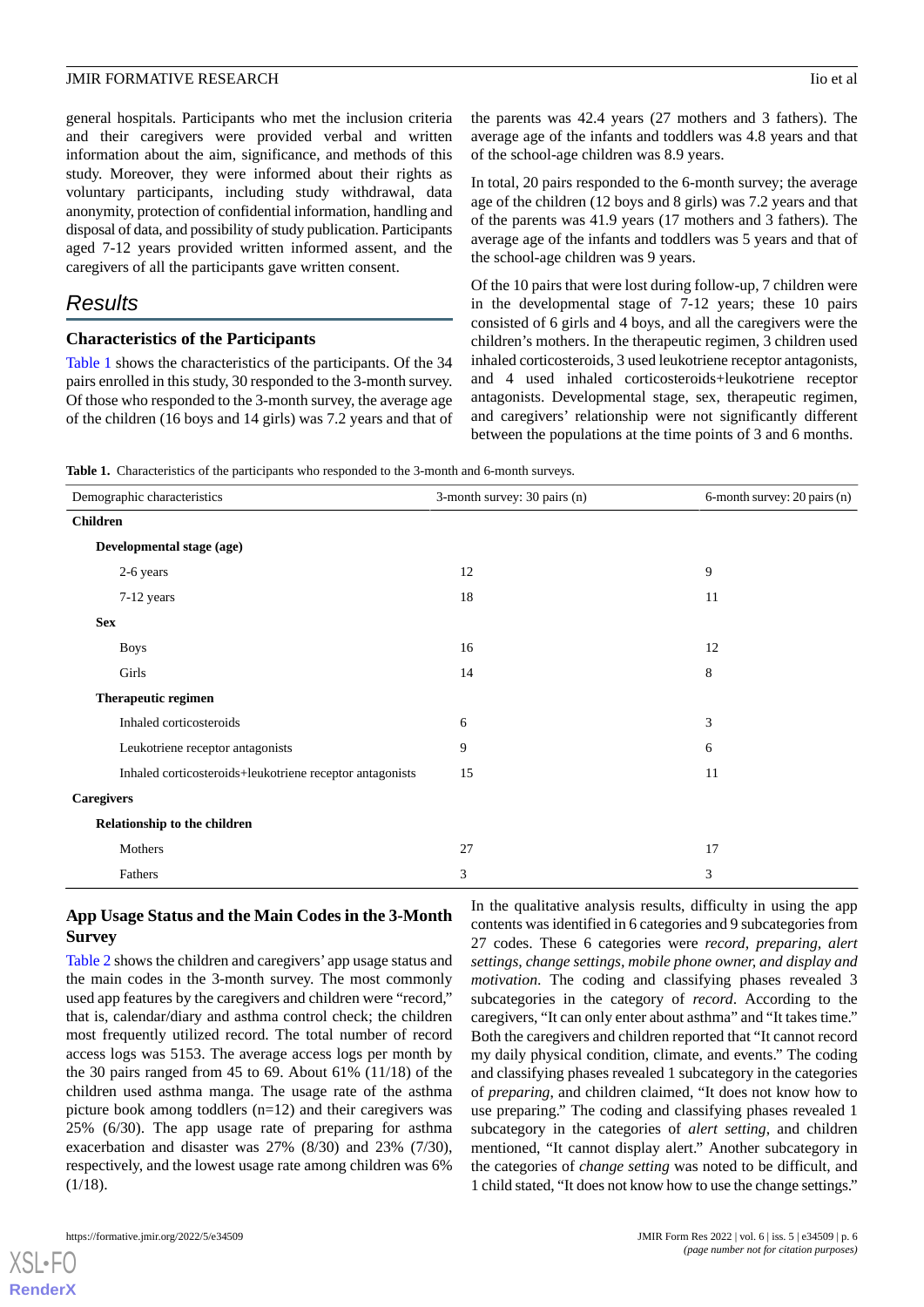The children answered "My mother was typing everything" and "The eggs do not grow, and the contents cannot be seen."

Further, the coding and classifying phases revealed 1 subcategory in the categories of *mobile phone owner*. The caregiver and children reported "Not a child's mobile phone." Finally, another subcategory in the categories of *display and motivation* was revealed, and the caregivers and children responded, "The eggs do not grow and the contents cannot be seen."

<span id="page-6-0"></span>

|  |  |  |  |  | Table 2. Summary of the app usage status and categories of difficulties in using the app by children and caregivers in the 3-month survey. |
|--|--|--|--|--|--------------------------------------------------------------------------------------------------------------------------------------------|
|  |  |  |  |  |                                                                                                                                            |

| App contents                      | Access         | Usage status of care-         | Usage status of                        | Qualitative data                                                                        |  |  |
|-----------------------------------|----------------|-------------------------------|----------------------------------------|-----------------------------------------------------------------------------------------|--|--|
|                                   | logs( n )      | givers<br>$(n=30)$ , n $(\%)$ | school children<br>$(n=18)$ , n $(\%)$ | Categories and subcategories of difficulties in using<br>the app (number of codes)      |  |  |
| Record: medication and diary      | 5153           | 24 (80)                       | 11(61)                                 | <b>Record</b>                                                                           |  |  |
| Average in the 1st month          | 69             | $\_\a$                        |                                        | It can only enter asthma. (Caregiver: 2 codes)                                          |  |  |
|                                   | 53             |                               |                                        | It takes time. (Caregiver: 1 code)                                                      |  |  |
| Average in the 2nd month          |                |                               |                                        | It cannot record my daily physical condition, cli-                                      |  |  |
| Average in the 3rd month          | 45             |                               |                                        | mate, and events. (Caregiver and children: 9 codes)                                     |  |  |
| Asthma control check              | 84             | 24(80)                        | 8(44)                                  | $N/A^b$                                                                                 |  |  |
| Asthma picture book               | 20             | 6(25)                         |                                        | N/A                                                                                     |  |  |
| Asthma manga                      | 83             | 12(40)                        | 11(61)                                 | N/A                                                                                     |  |  |
| Asthma quiz                       | 88             | 14(47)                        | 9(50)                                  | N/A                                                                                     |  |  |
| Preparing for asthma exacerbation | 7              | 8(27)                         | 1(6)                                   | <b>Preparing</b>                                                                        |  |  |
| Preparing for disaster            | $\overline{c}$ | 7(23)                         | 1(6)                                   | It does not know how to use <i>preparing</i> . (Children:<br>2 codes)                   |  |  |
| Setting of medication alert       | 52             | 14(47)                        | 2(11)                                  | <b>Alert settings</b>                                                                   |  |  |
| Setting of app input alert        |                | 8(27)                         | 2(11)                                  | It cannot display alert. (Caregiver: 4 codes)                                           |  |  |
| Tailored messages of medication   | 46             |                               |                                        | N/A                                                                                     |  |  |
| Tailored seasonal message         | 56             |                               |                                        | N/A                                                                                     |  |  |
| Change settings                   | 21             |                               |                                        | <b>Change settings</b>                                                                  |  |  |
|                                   |                |                               |                                        | It does not know how to use the change settings.<br>(Children: 4 codes)                 |  |  |
|                                   |                |                               |                                        | Mobile phone owner                                                                      |  |  |
|                                   |                |                               |                                        | Not a child's mobile phone. (Caregiver and chil-<br>dren: 3 codes)                      |  |  |
|                                   |                |                               |                                        | <b>Display and motivation</b>                                                           |  |  |
|                                   |                |                               |                                        | The eggs do not grow, and contents cannot be seen.<br>(Caregiver and children: 2 codes) |  |  |

<sup>a</sup>Not available.

 $b_{N/A}$ : not applicable.

# **App Usage Status and App Difficulty Categories in the 6-Month Survey**

[Table 3](#page-7-0) depicts the children and caregivers' app usage status in the 6-month survey. Record was the most commonly used featured among both caregivers and children. The total number of record access logs was 7628. The average access logs per

month among the 20 pairs ranged from 50 to 79. Asthma control check was used by about 50% of both caregivers (9/20) and children (6/11). About 50% (6/11) of the children used the asthma manga and asthma quiz, and the rate was higher than that of caregivers. About 80% (24/30) of the participants used asthma control check, and the total number of access logs was 130.

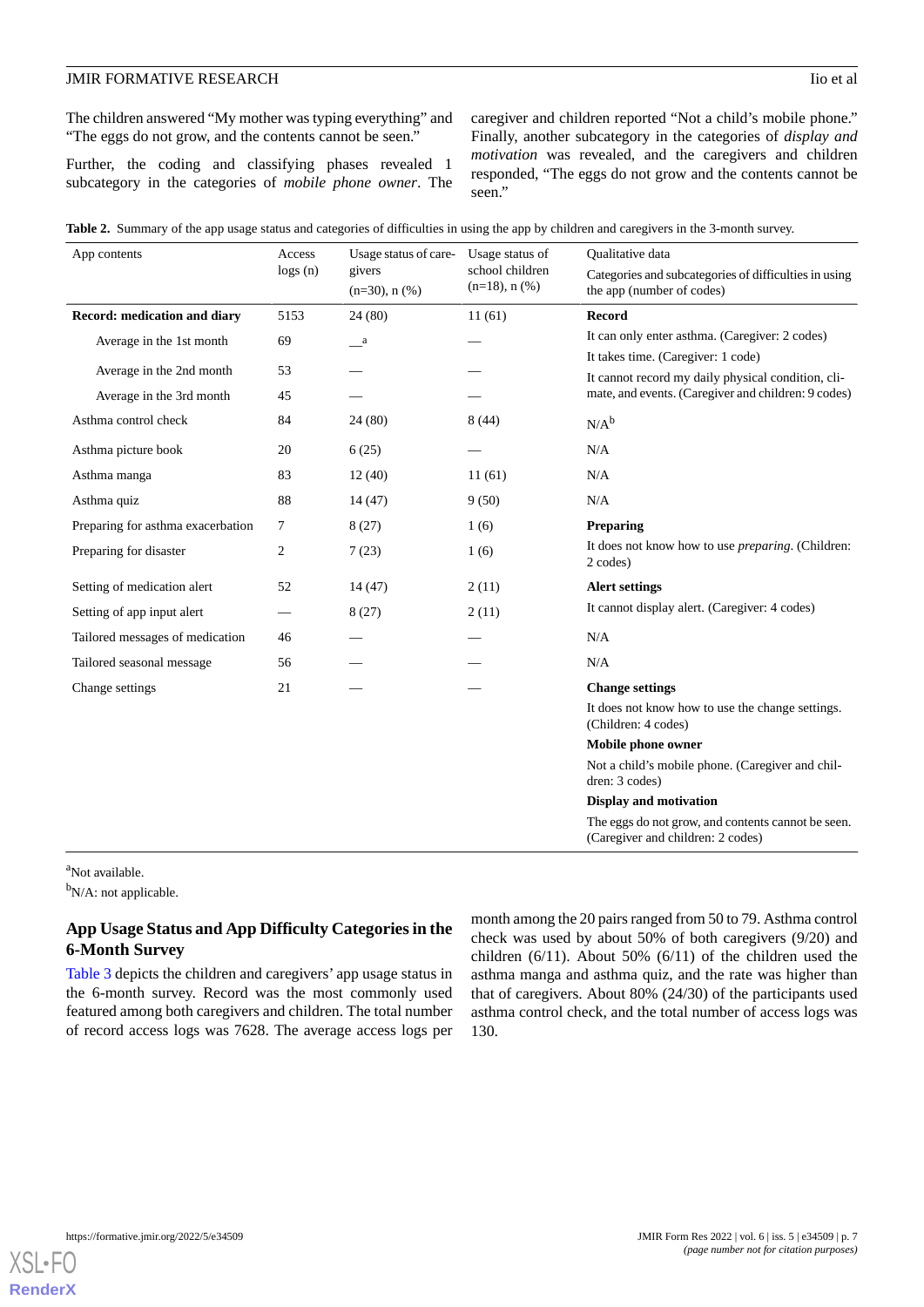<span id="page-7-0"></span>**Table 3.** Summary of the app usage status of children and caregivers in the 6-month survey.

| App contents                        | Access<br>$\log s(n)$ | Frequently used app contents,<br>$n$ (%) |                      | Most commonly used app<br>content, $n$ $(\%)$ |                      | App content not used at all, n<br>(% ) |                      |
|-------------------------------------|-----------------------|------------------------------------------|----------------------|-----------------------------------------------|----------------------|----------------------------------------|----------------------|
|                                     |                       | Caregivers<br>$(n=20)$                   | Children<br>$(n=11)$ | Caregivers<br>$(n=20)$                        | Children<br>$(n=11)$ | Caregivers<br>$(n=20)$                 | Children<br>$(n=11)$ |
| Record: medication and diary        | 7628                  | 15(75)                                   | 9(82)                | 10(50)                                        | 9(82)                | 2(10)                                  | 2(18)                |
| Average in the 1st month            | 79                    | $\mathbf{a}$                             |                      |                                               |                      |                                        |                      |
| Average in the 2nd month            | 65                    |                                          |                      |                                               |                      |                                        |                      |
| Average in the 3rd month            | 51                    |                                          |                      |                                               |                      |                                        |                      |
| Average in the 4th month            | 50                    |                                          |                      |                                               |                      |                                        |                      |
| Average in the 5th month            | 53                    |                                          |                      |                                               |                      |                                        |                      |
| Average in the 6th month            | 52                    |                                          |                      |                                               |                      |                                        |                      |
| Asthma control check                | 130                   | 9(45)                                    | 6(55)                | 2(10)                                         | 2(10)                | 1(5)                                   |                      |
| Asthma picture book                 | 16                    | 2(10)                                    |                      | 2(10)                                         |                      | 1(5)                                   |                      |
| Asthma manga                        | 85                    | 3(15)                                    | 6(55)                |                                               |                      | 2(10)                                  | 3(27)                |
| Asthma quiz                         | 102                   | 6(30)                                    | 6(55)                |                                               | 2(18)                | 4(20)                                  | 3(27)                |
| Preparing for asthma exacerbation   | 7                     | 1(5)                                     | 1(9)                 |                                               |                      | 6(30)                                  | 7(64)                |
| Action plan for asthma exacerbation | -                     |                                          |                      |                                               |                      | 11(55)                                 | 9(82)                |
| Preparing for disaster              | $\mathbf{1}$          | 2(10)                                    | 1(9)                 |                                               |                      | 5(25)                                  | 7(64)                |
| Setting of medication alert         | 35                    | 7(35)                                    | 2(18)                | 5(25)                                         |                      | 7(35)                                  | 4(36)                |
| Setting of app input alert          |                       | 3(15)                                    | 2(18)                | 1(5)                                          |                      | 8(40)                                  | 4(36)                |
| Tailored messages of medication     | 88                    |                                          |                      |                                               |                      |                                        |                      |
| Tailored seasonal message           | 90                    |                                          |                      |                                               |                      |                                        |                      |
| Change settings                     | 16                    |                                          |                      |                                               |                      |                                        |                      |

<sup>a</sup>Not available.

#### **App Feasibility Evaluation**

[Figure 3](#page-8-0) and [Tables 4](#page-8-1) and [5](#page-9-0) show the good- or low-feasibility evaluation results of the app among children and caregivers in the 6-month survey, that is, 70% (22/31) of the caregivers and children found the app usability to be very good or good. Several caregivers and children reported that "it was easy to use." However, a caregiver reported that "entering the data took longer than I expected," and another caregiver reported that "I was reluctant to let my child touch my smartphone." About 80%  $(16/20)$  and  $46\%$   $(5/11)$  of the caregivers and children were satisfied with the app, respectively. A caregiver stated that "I did not forget to take the medicine." Meanwhile, both children and caregivers reported that "It was different from what I wanted to use."

In the qualitative analysis results, good- or low-feasibility evaluation of the app was observed in 3 categories and 23 subcategories from 129 codes. By grouping the categories of good feasibility, a category called as *high feasibility of the app* was identified. This category comprised 11 subcategories: *simple, easy to use, convenience of alert, convenience of app, keeping records, opportunity to talk about asthma with a child, confirmation of asthma knowledge, action of management, user-friendly design, game elements,* and *existence value of app.*

In addition, by grouping the categories of low feasibility, 2 categories, namely, *improvement points for app* and *personal factors in preventing to use of app* were identified. The category of *improvement points for app* comprised 9 subcategories: *not aware of contents of app, it takes time to input, hard to know how to use, understanding of child's developmental stage, eggs do not break, design improvements, addition of motivational elements, gap with participants' needs,* and *request for app.* The category of *personal factors in preventing to use of app* comprised 3 subcategories: *no time, can be managed without using app,* and *difficulty of children to use their caregivers' mobile phone.*

About 60% (12/20) of the caregivers and 73% (8/11) of the children showed a positive intention of behavior in app usage. Caregivers reported "it was easy to manage because you always see your smartphone with the app" and "aiming for self-management by the child." About 70% (14/20) of the caregivers and children read the tailored messages in the top page of the app. However, a caregiver reported that "I was too busy to read," and a child answered "I did not know where the message was." Overall, in terms of app feasibility, 60% (12/20) of the caregivers reported "strongly agree" or "agree" for all evaluation items, and 63% (7/11) of children reported "strongly agree" or "agree" for 6 items, excluding satisfaction.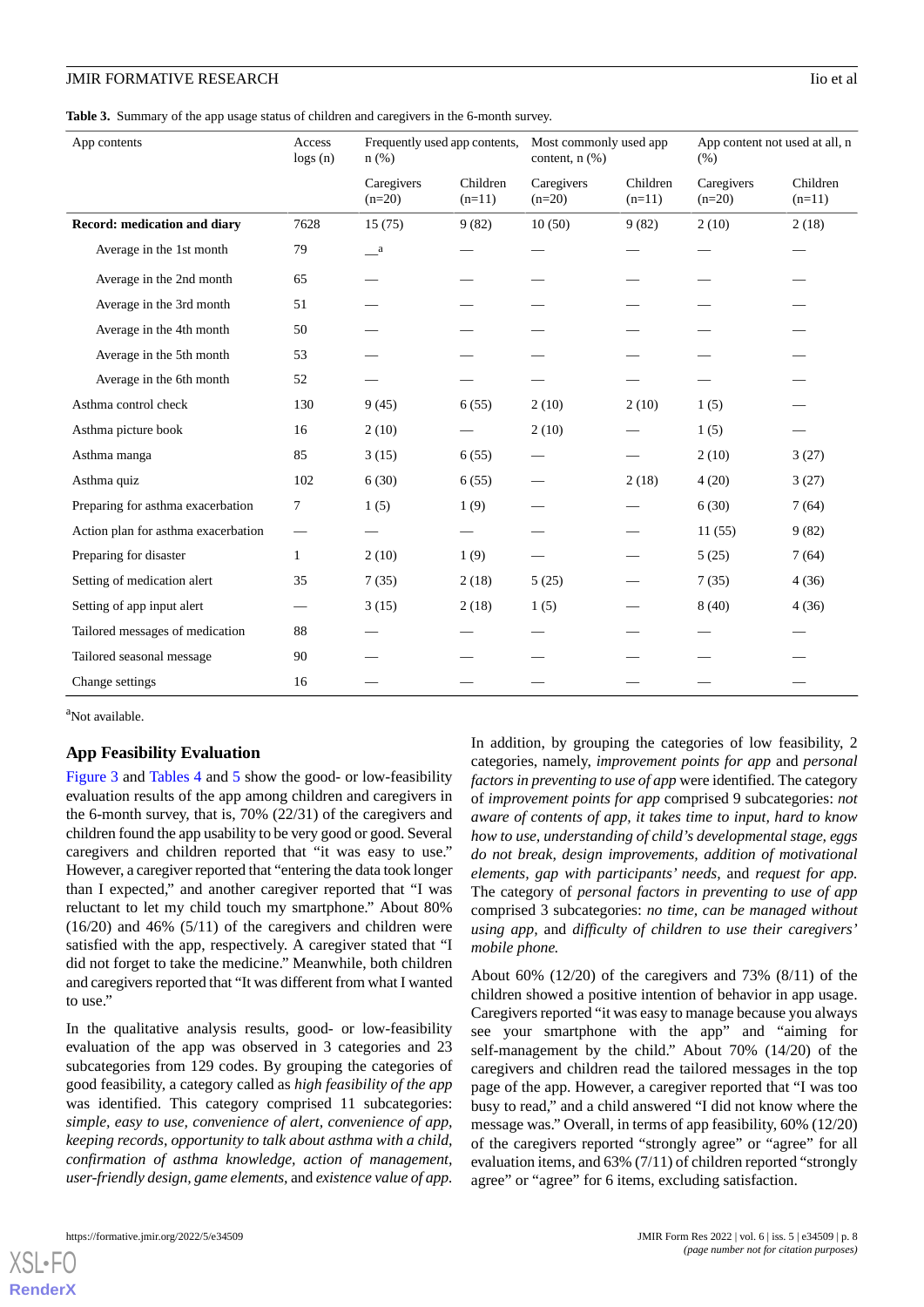# **JMIR FORMATIVE RESEARCH** Iio et al.

<span id="page-8-0"></span>Figure 3. Evaluation of app feasibility. This graph shows the percentage of respondents who answered strongly agree and agree for the evaluation items.



<span id="page-8-1"></span>

| Item<br>Caregivers             |                     | Children            | Qualitative data                                                                                               |  |  |  |
|--------------------------------|---------------------|---------------------|----------------------------------------------------------------------------------------------------------------|--|--|--|
|                                | $(n=20)$ , n $(\%)$ | $(n=11)$ , n $(\%)$ | Category and subcategories (number of codes)                                                                   |  |  |  |
| <b>Usability</b>               |                     |                     | High feasibility of the app                                                                                    |  |  |  |
| Very good                      | 1(5)                | 1(9)                | Simple (Caregiver: 5 codes)<br>$\bullet$<br>Easy to use (Caregiver: 4 codes)<br>$\bullet$                      |  |  |  |
| Good                           | 14(70)              | 7(63)               | Convenience of the alert (Caregiver: 5 codes)<br>$\bullet$                                                     |  |  |  |
| <b>Benefit</b>                 |                     |                     | Convenience of the app (Caregiver: 4 codes)<br>$\bullet$<br>Keeping records (Caregiver: 12 codes)<br>$\bullet$ |  |  |  |
| Very useful                    | 4(20)               | 2(18)               | Opportunity to talk about asthma with a child (Caregiver:<br>$\bullet$                                         |  |  |  |
| Useful                         | 11(55)              | 5(45)               | 2 codes)<br>Confirmation of asthma knowledge (Caregiver: 6 codes)<br>$\bullet$                                 |  |  |  |
| <b>Satisfaction</b>            |                     |                     | Action of management (Caregiver: 2 codes)<br>$\bullet$                                                         |  |  |  |
| Very satisfied                 | 2(10)               | 0(0)                | User-friendliness (Caregiver: 4 codes)<br>$\bullet$<br>Game element (Caregiver: 4 codes)<br>$\bullet$          |  |  |  |
| Satisfied                      | 14(70)              | 5(46)               | Existence value of the app (Caregiver: 4 codes)<br>$\bullet$                                                   |  |  |  |
| <b>Continuous availability</b> |                     |                     |                                                                                                                |  |  |  |
| Very much available            | 2(10)               | 1(9)                |                                                                                                                |  |  |  |
| Available                      | 12(60)              | 6(55)               |                                                                                                                |  |  |  |
| <b>Intention of behavior</b>   |                     |                     |                                                                                                                |  |  |  |
| I really wanted to act         | 5(25)               | 3(27)               |                                                                                                                |  |  |  |
| I wanted to act                | 7(35)               | 5(46)               |                                                                                                                |  |  |  |
| <b>Universal design</b>        |                     |                     |                                                                                                                |  |  |  |
| Very applicable                | 3(15)               | 1(9)                |                                                                                                                |  |  |  |
| Applicable                     | 10(50)              | 6(55)               |                                                                                                                |  |  |  |
| <b>View tailored messages</b>  |                     |                     |                                                                                                                |  |  |  |
| Read carefully                 | 1(5)                | 1(9)                |                                                                                                                |  |  |  |
| Read                           | 14 (70)             | 7(64)               |                                                                                                                |  |  |  |

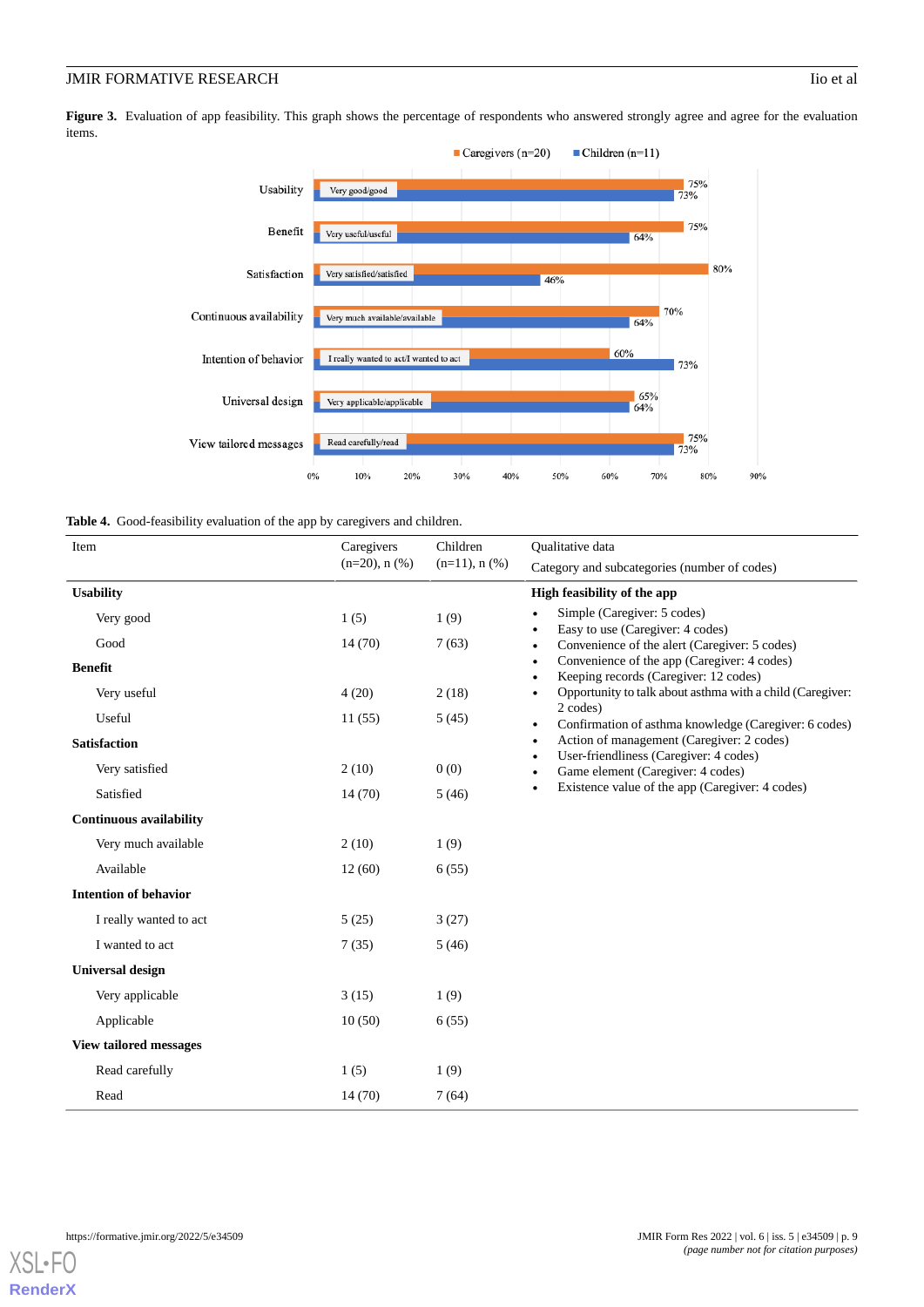<span id="page-9-0"></span>

|  |  | Table 5. Low-feasibility evaluation of the app by caregivers and children. |  |  |
|--|--|----------------------------------------------------------------------------|--|--|
|--|--|----------------------------------------------------------------------------|--|--|

| Item                           | Caregivers<br>$(n=20)$ , n $(\%)$ | Children<br>$(n=11)$ , n $(\%)$ | <b>Oualitative data:</b><br>Categories and subcategories (number of codes)                                        |  |  |  |
|--------------------------------|-----------------------------------|---------------------------------|-------------------------------------------------------------------------------------------------------------------|--|--|--|
| <b>Usability</b>               |                                   |                                 | <b>Improvement points for app</b>                                                                                 |  |  |  |
| Neither                        | 3(15)                             | 1(9)                            | Not aware of the app contents (Caregiver and children:<br>4 codes)                                                |  |  |  |
| Not very good                  | 2(10)                             | 1(9)                            | It takes time to input (Caregiver: 6 codes)<br>$\bullet$                                                          |  |  |  |
| Very bad                       | 0(0)                              | 1(9)                            | Hard to know how to use (Caregiver and children: 4<br>codes)                                                      |  |  |  |
| <b>Benefit</b>                 |                                   |                                 | Understanding of child's developmental stage (Caregiver:<br>$\bullet$                                             |  |  |  |
| Neither                        | 3(15)                             | 1(9)                            | 1 code)<br>Eggs do not break (Caregiver and children: 7 codes)<br>$\bullet$                                       |  |  |  |
| Not very useful                | 1(5)                              | 3(27)                           | Design improvements (Caregiver: 7 codes)<br>٠                                                                     |  |  |  |
| Not useful at all              | 1(5)                              | 0(0)                            | Addition of motivational elements (Caregiver and chil-<br>dren: 6 codes)                                          |  |  |  |
| <b>Satisfaction</b>            |                                   |                                 | Gap with participants' needs (Caregiver and children: 9)<br>$\bullet$<br>codes)                                   |  |  |  |
| Neither                        | 2(10)                             | 5(46)                           | Request for the app (Caregiver: 8 codes)<br>$\bullet$                                                             |  |  |  |
| Not very satisfied             | 1(5)                              | 0(0)                            | Personal factors in preventing app use                                                                            |  |  |  |
| Not satisfied at all           | 1(5)                              | 1(9)                            | No time (Caregiver: 3 codes)                                                                                      |  |  |  |
| <b>Continuous availability</b> |                                   |                                 | Can be managed without using the app (Caregiver and<br>children: 15 codes)                                        |  |  |  |
| Neither                        | 3(15)                             | 2(18)                           | Difficulty among children to use their caregivers' mobile<br>$\bullet$<br>phone (Caregiver and children: 7 codes) |  |  |  |
| Not very much available        | 1(5)                              | 1(9)                            |                                                                                                                   |  |  |  |
| Not available at all           | 2(10)                             | 1(9)                            |                                                                                                                   |  |  |  |
| <b>Intention of behavior</b>   |                                   |                                 |                                                                                                                   |  |  |  |
| Neither                        | 4(20)                             | 2(18)                           |                                                                                                                   |  |  |  |
| I did not want to act          | 4(20)                             | 1(9)                            |                                                                                                                   |  |  |  |
| <b>Universal design</b>        |                                   |                                 |                                                                                                                   |  |  |  |
| Neither                        | 3(15)                             | 3(27)                           |                                                                                                                   |  |  |  |
| Not very applicable            | 4(20)                             | 0(0)                            |                                                                                                                   |  |  |  |
| Not at all                     | 0(0)                              | 1(9)                            |                                                                                                                   |  |  |  |
| <b>View tailored messages</b>  |                                   |                                 |                                                                                                                   |  |  |  |
| I have not read much           | 5(25)                             | 2(18)                           |                                                                                                                   |  |  |  |
| I have not read at all         | 0(0)                              | 2(18)                           |                                                                                                                   |  |  |  |

# **Final Version of the App**

The final version of the app was modified and completed according to the access log, feasibility, usability, and qualitative feedback. We added tabs for easy operation, provided supplementary explanation of medication alerts, and added explanations to make the prepared version easily noticeable ([Figure 4](#page-10-0)). By shortening the duration of egg breaking, the egg cracked in 5 days, the animal inside it became slightly visible in 20 days, and the egg finally hatched in 40 days.

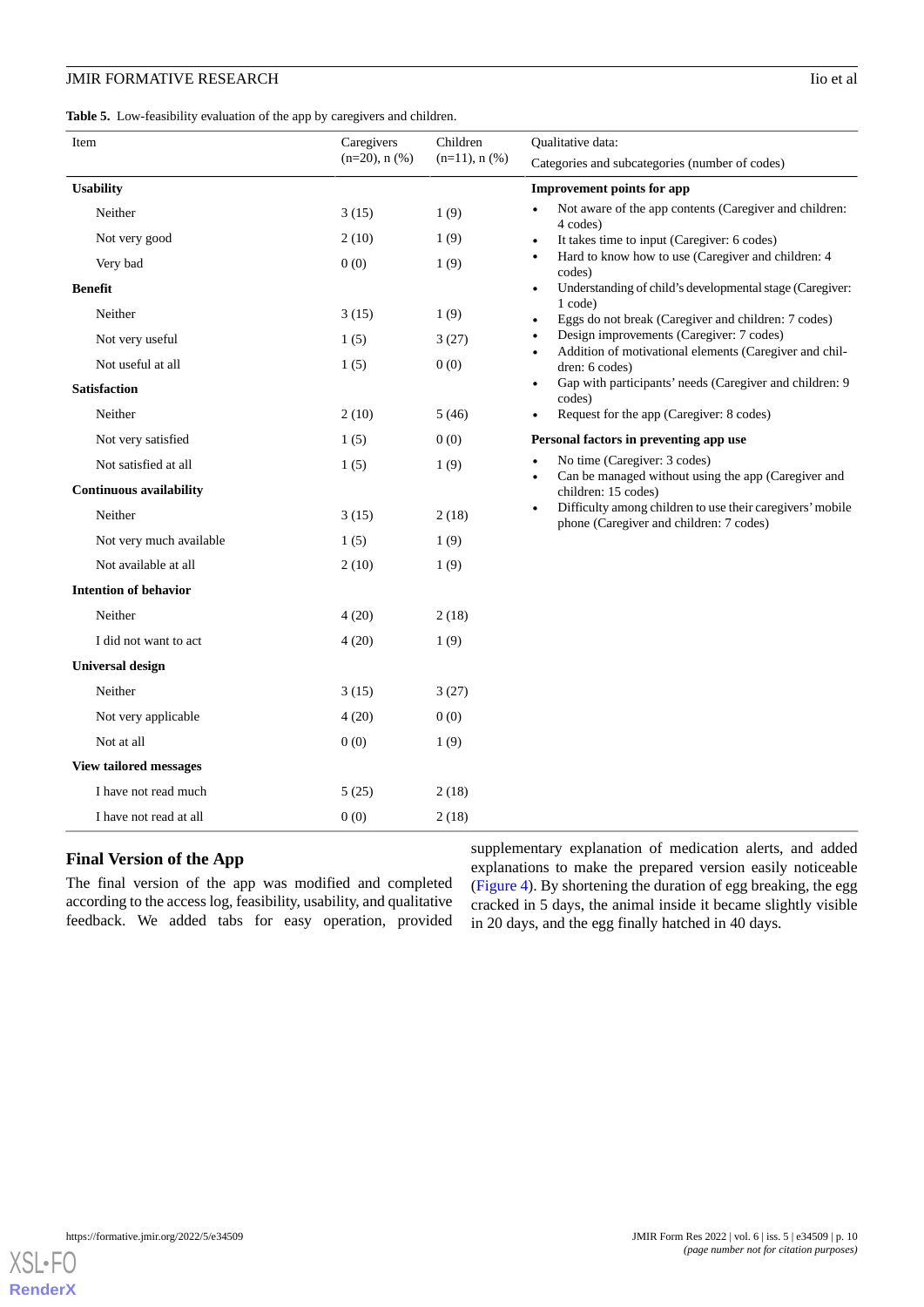<span id="page-10-0"></span>**Figure 4.** Modified contents of the mobile asthma app for children and their caregivers. The red frames indicate the commonly used options among children aged <7 years and 7-12 years, and added the tabs at the bottom of the top page. (A) Motivation screen and the self-monitoring input of medications, (B) detailed calendar for self-monitoring, (C) settings on the screen for medication alert function, and (D) asthma action plan in preparing for asthma exacerbation and disaster.



# *Discussion*

# **Principal Results**

In this pediatric asthma app, the most commonly used feature of *records* by caregivers and children aged 7-12 years were medication and diary. The asthma manga and quiz features were more frequently used by school-age children than by caregivers. However, the app feature of preparing for asthma exacerbation and disaster was rarely used. About 50-70 access logs were observed per month among the 20 pairs of the participants. Regarding app feasibility, 60% (12/20) of the caregivers agreed in all the evaluation items, whereas 63% (7/11) of the children agreed in 6 items, excluding satisfaction. In the qualitative results, difficulties in using the app were identified under 6 categories: *record*, *preparing*, *alert settings*, *change settings*, *mobile phone owner*, and *display and motivation*. Additionally, app feasibility was analyzed under 3 categories: *high feasibility of the app*, *improvement points for app*, and *personal factors in preventing the use of the app*.

# **Feasibility of the Asthma App for Children**

This study aimed to complete the development of the pediatric asthma app according to the evaluation results of the app's feasibility. The feasibility of the app was regarded as generally good by children with asthma and their caregivers. Elements such as record, quiz, and manga were utilized by children aged 7-12 years. Based on our previous study, children enjoy quiz and manga [[12\]](#page-13-4). This study revealed that the access logs for manga were higher among children aged 7-12 years than in caregivers, indicating that manga was highly acclaimed by children with asthma in this age group. Meanwhile, these

 $XS$  • F( **[RenderX](http://www.renderx.com/)** children and their caregivers reported that they used and accessed *record*, but children could not input their medication status because they did not have their own mobile phones. School-age children who did not have their own mobile phones found the app less feasible and useful than what their caregivers reported. Thus, the feasibility of the app according to children was influenced by mobile phone ownership.

For the continuous use of the app, we need to incorporate elements that capture children's interest. Adolescents aged 11-18 years with asthma used the inhaler sensors of the mobile app with game features and reminders [[21\]](#page-13-13). Moreover, they reported interest in the continuous use of the management system and would recommend this app to friends [\[21](#page-13-13)]. Although there is a difference that adolescents have their own mobile phone, elements such as games and comics that allow children to continue self-management with fun are important. However, in some cases, parents and children fight over the use of apps. This app intends to promote caregiver-child interaction. However, caregivers and children may have trouble using this app. Hence, it is necessary for them to discuss in advance how to use the app. In addition, the evaluation of app satisfaction showed that 80% (16/20) of the caregivers were satisfied or very satisfied. Meanwhile, only 46% (5/11) of the children aged 7-12 years felt the same. The satisfaction rating was also affected because children used the mobile phones of their caregivers instead of their own.

Asthma control check was the second most frequently used feature among children aged 7-12 years with asthma and their caregivers. In this study, we delivered tailored messages based on the results of the monthly asthma control test. However, we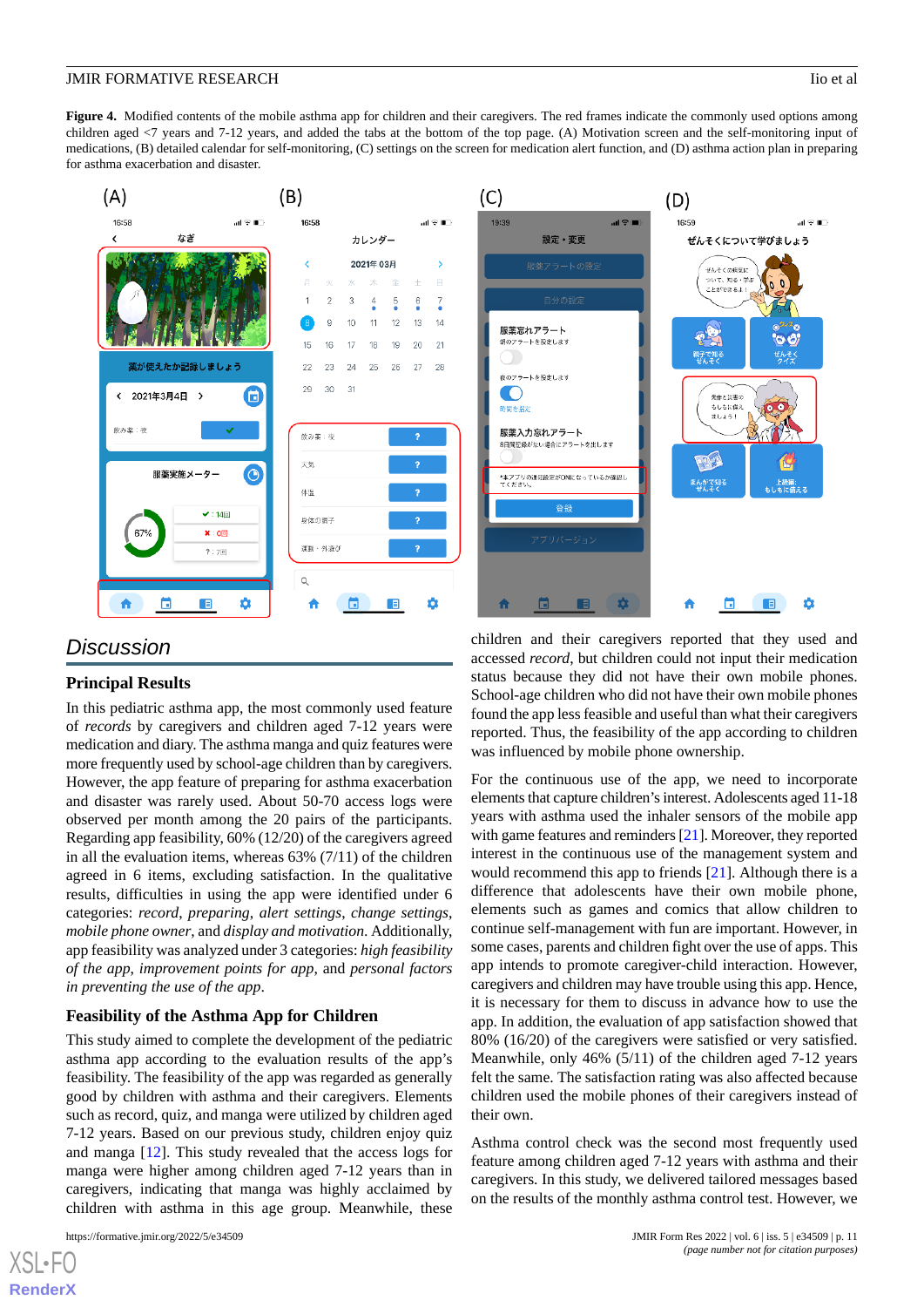did not investigate the actual asthma control status for 6 months. Regarding technical feasibility, the usability score of the app was 78 based on the System Usability Scale, and approximately 75% (18/24) of the children with moderate-to-severe asthma indicated that eHealth helped them to control their asthma during the program [\[22](#page-13-14)]. A previous study [[22\]](#page-13-14) showed that eHealth care led to an 8.6% increase in asthma control, 25% in the self-management level, and 20.4% in therapy adherence. Therefore, the regular control tests and delivery of tailored messages may be effective in maintaining and improving asthma control.

Over time, the number of access logs decreased. A previous study has shown that the number of asthma app users decreases over time [\[23](#page-13-15)]. In this study, we instructed the participants to use the app only once a week or more on a regular basis. Thus, they could use the app freely. Of the 59 young adults with asthma who completed this study, 49 (83%) used the app  $\geq$ 1 day per week [\[24](#page-13-16)]. Qualitative user experiences can be grouped under 2 themes: (1) learning how to use the app to suit the individual and (2) benefits and relevance of using the app [[23\]](#page-13-15). When using the app, the content of the app must be used according to personal preference.

Adolescents identified various features such as ease of use and minimal effort as desirable criteria of an electronic monitoring device [[24\]](#page-13-16). In terms of the usability evaluation in this study, 70% (22/31) of the caregivers and children reported good or very good. The results of the qualitative data indicated the high feasibility of the app, such as simple and easy to use. This app was generally easy to use. Hence, it is practical. The caregivers of the participants in this study emphasized the ease of using the app, good relationships with children, and support for self-management independence. In addition, caregivers captured the desire of children to use the app to understand asthma accurately and the mutual understanding of asthma with their children. In a previous study on a management system involving health care professionals, patients, and family members, family members supported patients in 269 (97.8%) of 275 coaching sessions [\[25](#page-13-17)]. That study showed that conversational agents, designed as mediating social actors involving health care professionals, patients, and family members, play not only the role of a "team player" but are also capable of improving health-relevant outcomes in chronic disease management [[25\]](#page-13-17). The successful management of chronic diseases requires a trustful collaboration between health care professionals, patients, and family members. Asthma in children can be managed with the support of caregivers through the app.

As for the benefits of this app, 75% (15/20) of the caregivers reported the app to be useful or very useful. Children and adolescents aged 8-17 years and their caregivers preferred the use of technology to facilitate medication and disease management, and children had a strong willingness and ability to actively engage in their care  $[26]$  $[26]$ . A previous study  $[27]$  $[27]$ revealed that 14 children and adolescents aged 8-17 years and their caregivers reported the acceptability of using smartphones for real-time asthma monitoring. The app was easy and practical for caregivers and children. The app wireframe for adolescents based on the self-regulation theory was generally well-received, and suggestions on how to improve the app included further

customization of charts and notifications, reminders, and alerts [[28\]](#page-13-20). The participants believed that the app was generally useful for managing their asthma. This feasibility study revealed areas for improvement for the asthma app for children aged 0-12 years and their caregivers. Specific improvements based on the subcategories shown in the qualitative analysis results were indicated. Addressing these areas is important in developing an engaging and effective pediatric asthma app.

An interactive digital solution study showed the feasibility and benefits of deploying user-centric design methods that engage real patients and caregivers throughout the health technology design process [[29\]](#page-13-21). Another study proposed a paradigm shift—from providing features that are easy to implement technologically to using an approach in which apps are designed to deliver theoretically grounded preferred components [[30\]](#page-13-22). This app was developed and modified based on theoretically grounded preferred components of our previous studies [[12,](#page-13-4)[13](#page-13-5)]. Moreover, it reflected the opinions of health care professionals, pediatric patients with asthma, and caregivers during the app development process. Based on a previous review about the potential of publicly available and well-adopted mHealth apps for improving asthma self-management, the apps can be consistent across review frameworks [[31\]](#page-14-0). However, several apps had low quality [[32\]](#page-14-1). This app can support continuous self-management of pediatric asthma. However, efforts must be taken to maintain and improve the app quality.

#### **Limitations**

This study had several limitations. The 3-month survey findings of the 30 pairs of participants and the 6-month survey findings of the 20 pairs of participants were used to identify the feasibility of the app among children with asthma and their caregivers. However, although we recruited 34 pairs of participants in this study, 14 pairs dropped out. The web-based survey showed a survey link in the app at 3 and 6 months after the app was installed. As a factor of dropout, the participants had to answer on the spot, and once the participants close the survey form, the questionnaire could not be accessed again; therefore, we could not consider the 14 pairs who dropped out. However, the evaluation of the 14 pairs with regard to app feasibility would have provided potentially more information.

The caregivers were usually mothers. Although the number of double-income families is increasing in Japan, mothers still attend the outpatient visits of children. Further, children with persistent asthma were recruited in different types of hospitals such as children's hospital, university hospital, general hospital, and clinics, but this was not considered as a potential selection bias.

The severity of persistent asthma was not taken into consideration during participant selection. The app could be used by any child with asthma anytime and anywhere in Japan. Therefore, the results were useful in evaluating the app feasibility in the target population: children aged <7 years and 7-12 years with asthma and their caregivers. In addition, this study validated the caregiver-reported feasibility of the app among children aged <7 years. However, children aged <7 years had difficulties in answering the questions accurately, given the limited language function and cognitive development. Therefore,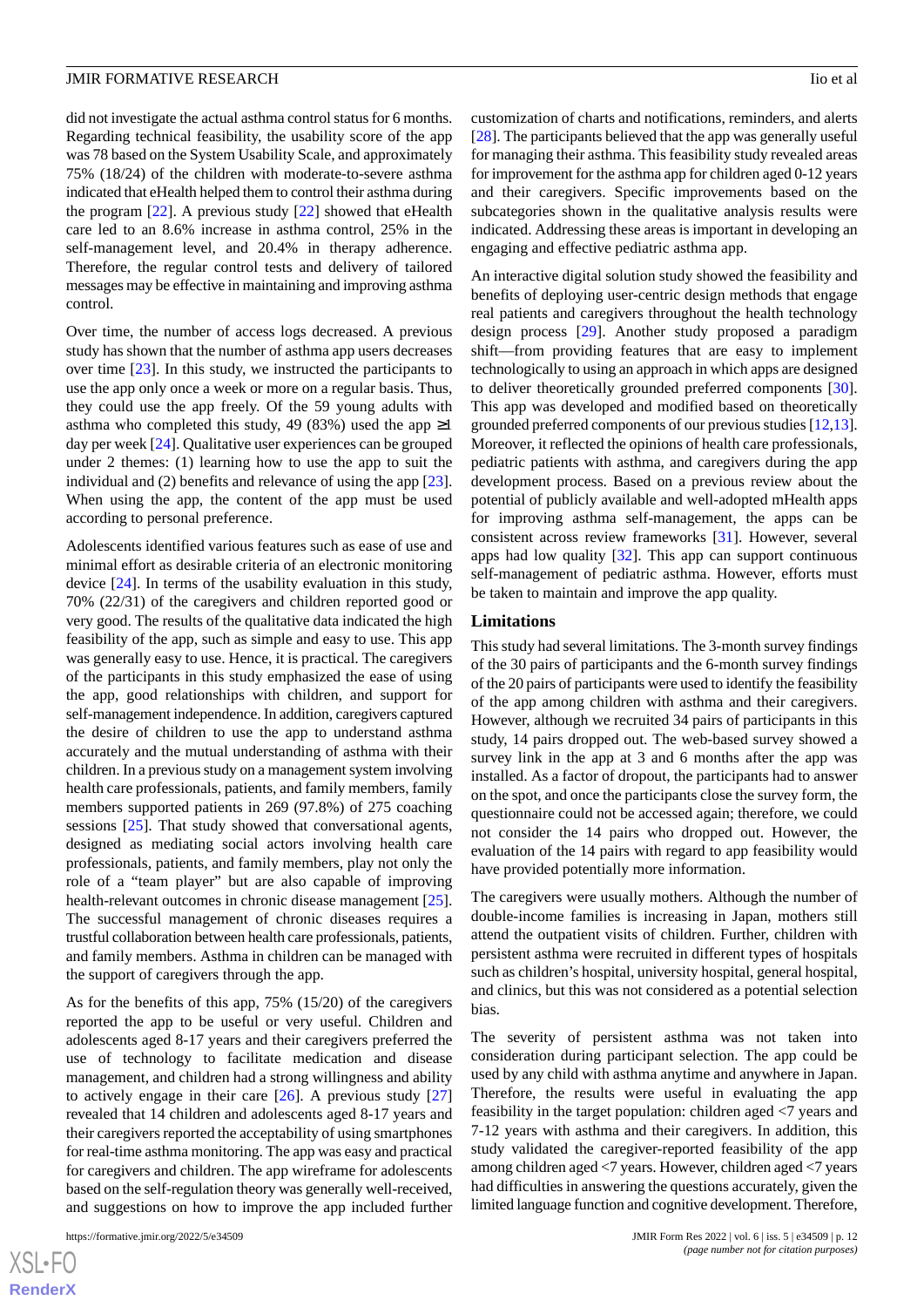caregivers were instructed to provide information regarding their needs.

The feasibility of the app was evaluated using a quantitative questionnaire that was developed by us, according to the computer system usability scale [\[20](#page-13-12)]. This questionnaire is not yet validated and adopted by other studies, thereby lacking external validity.

The mobile phones of the caregivers of children aged 7-12 years were used, as they do not have their own phones. This study showed inconveniences in the children's inability to use the phones freely and in their efforts toward self-care independence. However, using a caregiver's mobile phone can lead to communication and interaction between children and their caregivers.

# **Strengths and Future Research**

The strengths of this study are as follows. This study included preschool children aged 0-6 years and 7-12 years who were not previously targeted by app developers. The data collected from children aged 2-12 years, such as usage of data app features and their comments regarding the app, could help evaluate its

feasibility and operability. In addition, it incorporated eggs that grow with the continuous use of medications and typing, which could have motivated the children with asthma and their caregivers.

The efficacy evaluation of the app will help practice effective patient education among preschool and school-age children (0-12 years) with asthma and their caregivers. In the future, the efficacy of the contents of the final version of the app must be evaluated. In addition, the behavior associated with the app usage should be considered.

#### **Conclusions**

The pediatric asthma app feasibility among children with asthma and their caregivers was generally good. Children aged 7-12 years had used elements such as record, quiz, and manga. Based on the usage data of the app features and the comments regarding the app among children aged 2-12 years with asthma and their caregivers, the app generally had good feasibility and operability. Hence, this app can support the continuous self-management of pediatric asthma. Nevertheless, efforts must be taken to maintain and improve the app quality.

# **Acknowledgments**

We thank the children with asthma and their caregivers who participated in this study. We also wish to thank Naoki Kajita, Shoko Yokoyama, and Shinichiro Inagaki for assisting in recruitment. This study was supported by JSPS KAKENHI Grant Number JP18H03101.

## **Authors' Contributions**

MI conducted the research idea, planning, and app development process; data collection and analysis; and wrote the overall manuscript. MS and MN recruited patients, developed the app content, discussed data analysis, and provided comments on the paper. TO, TK, AK, and RN recruited patients, managed participants' personal information, and provided comments on the paper. KY, MN, and YO helped develop the app content, discussed data analysis, and provided comments on the paper.

#### <span id="page-12-0"></span>**Conflicts of Interest**

<span id="page-12-1"></span>None declared.

#### **References**

- <span id="page-12-2"></span>1. Ferrante G, Licari A, Marseglia GL, La Grutta S. Digital health interventions in children with asthma. Clin Exp Allergy 2021 Feb;51(2):212-220 [\[FREE Full text\]](http://europepmc.org/abstract/MED/33238032) [doi: [10.1111/cea.13793](http://dx.doi.org/10.1111/cea.13793)] [Medline: [33238032\]](http://www.ncbi.nlm.nih.gov/entrez/query.fcgi?cmd=Retrieve&db=PubMed&list_uids=33238032&dopt=Abstract)
- <span id="page-12-3"></span>2. Ramsey RR, Plevinsky JM, Kollin SR, Gibler RC, Guilbert TW, Hommel KA. Systematic Review of Digital Interventions for Pediatric Asthma Management. J Allergy Clin Immunol Pract 2020 Apr;8(4):1284-1293 [\[FREE Full text\]](http://europepmc.org/abstract/MED/31870809) [doi: [10.1016/j.jaip.2019.12.013\]](http://dx.doi.org/10.1016/j.jaip.2019.12.013) [Medline: [31870809](http://www.ncbi.nlm.nih.gov/entrez/query.fcgi?cmd=Retrieve&db=PubMed&list_uids=31870809&dopt=Abstract)]
- <span id="page-12-4"></span>3. Alquran A, Lambert K, Farouque A, Holland A, Davies J, Lampugnani E, et al. Smartphone Applications for Encouraging Asthma Self-Management in Adolescents: A Systematic Review. IJERPH 2018 Oct 29;15(11):2403. [doi: [10.3390/ijerph15112403](http://dx.doi.org/10.3390/ijerph15112403)]
- <span id="page-12-5"></span>4. Morrison D, Wyke S, Agur K, Cameron EJ, Docking RI, Mackenzie AM, et al. Digital asthma self-management interventions: a systematic review. J Med Internet Res 2014 Feb 18;16(2):e51 [\[FREE Full text\]](https://www.jmir.org/2014/2/e51/) [doi: [10.2196/jmir.2814\]](http://dx.doi.org/10.2196/jmir.2814) [Medline: [24550161](http://www.ncbi.nlm.nih.gov/entrez/query.fcgi?cmd=Retrieve&db=PubMed&list_uids=24550161&dopt=Abstract)]
- <span id="page-12-6"></span>5. Wu AC, Carpenter JF, Himes BE. Mobile health applications for asthma. J Allergy Clin Immunol Pract 2015;3(3):446-8.e1 [[FREE Full text](http://europepmc.org/abstract/MED/25725939)] [doi: [10.1016/j.jaip.2014.12.011\]](http://dx.doi.org/10.1016/j.jaip.2014.12.011) [Medline: [25725939](http://www.ncbi.nlm.nih.gov/entrez/query.fcgi?cmd=Retrieve&db=PubMed&list_uids=25725939&dopt=Abstract)]
- 6. Roberts C, Geryk L, Sage A, Sleath B, Tate D, Carpenter DM. Adolescent, caregiver, and friend preferences for integrating social support and communication features into an asthma self-management app. J Asthma 2016 Nov;53(9):948-954 [\[FREE](http://europepmc.org/abstract/MED/27116540) [Full text\]](http://europepmc.org/abstract/MED/27116540) [doi: [10.3109/02770903.2016.1171339](http://dx.doi.org/10.3109/02770903.2016.1171339)] [Medline: [27116540](http://www.ncbi.nlm.nih.gov/entrez/query.fcgi?cmd=Retrieve&db=PubMed&list_uids=27116540&dopt=Abstract)]
- 7. Carpenter DM, Geryk LL, Sage A, Arrindell C, Sleath BL. Exploring the theoretical pathways through which asthma app features can promote adolescent self-management. Transl Behav Med 2016 Dec;6(4):509-518 [[FREE Full text](http://europepmc.org/abstract/MED/27118115)] [doi: [10.1007/s13142-016-0402-z](http://dx.doi.org/10.1007/s13142-016-0402-z)] [Medline: [27118115\]](http://www.ncbi.nlm.nih.gov/entrez/query.fcgi?cmd=Retrieve&db=PubMed&list_uids=27118115&dopt=Abstract)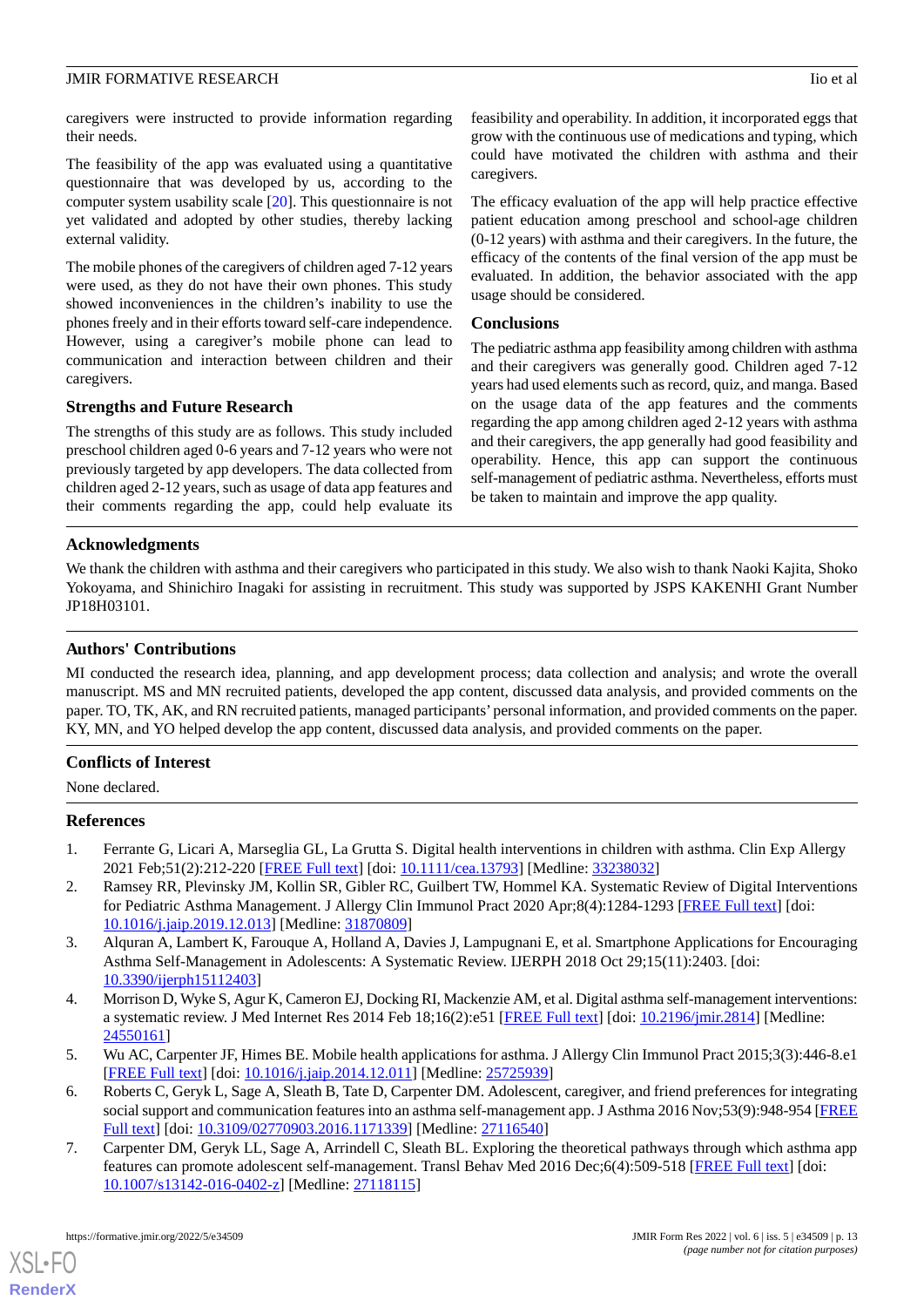- <span id="page-13-0"></span>8. Kagen S, Garland A. Asthma and Allergy Mobile Apps in 2018. Curr Allergy Asthma Rep 2019 Feb 02;19(1):6 [\[FREE](http://europepmc.org/abstract/MED/30712150) [Full text\]](http://europepmc.org/abstract/MED/30712150) [doi: [10.1007/s11882-019-0840-z\]](http://dx.doi.org/10.1007/s11882-019-0840-z) [Medline: [30712150\]](http://www.ncbi.nlm.nih.gov/entrez/query.fcgi?cmd=Retrieve&db=PubMed&list_uids=30712150&dopt=Abstract)
- <span id="page-13-1"></span>9. Farzandipour M, Nabovati E, Sharif R, Arani MH, Anvari S. Patient Self-Management of Asthma Using Mobile Health Applications: A Systematic Review of the Functionalities and Effects. Appl Clin Inform 2017 Oct;8(4):1068-1081 [\[FREE](http://europepmc.org/abstract/MED/29241254) [Full text\]](http://europepmc.org/abstract/MED/29241254) [doi: [10.4338/ACI-2017-07-R-0116](http://dx.doi.org/10.4338/ACI-2017-07-R-0116)] [Medline: [29241254](http://www.ncbi.nlm.nih.gov/entrez/query.fcgi?cmd=Retrieve&db=PubMed&list_uids=29241254&dopt=Abstract)]
- <span id="page-13-2"></span>10. Ramsey RR, Caromody JK, Voorhees SE, Warning A, Cushing CC, Guilbert TW, et al. A Systematic Evaluation of Asthma Management Apps Examining Behavior Change Techniques. J Allergy Clin Immunol Pract 2019;7(8):2583-2591 [\[FREE](http://europepmc.org/abstract/MED/30954644) [Full text\]](http://europepmc.org/abstract/MED/30954644) [doi: [10.1016/j.jaip.2019.03.041](http://dx.doi.org/10.1016/j.jaip.2019.03.041)] [Medline: [30954644](http://www.ncbi.nlm.nih.gov/entrez/query.fcgi?cmd=Retrieve&db=PubMed&list_uids=30954644&dopt=Abstract)]
- <span id="page-13-4"></span><span id="page-13-3"></span>11. Jaimini U, Thirunarayan K, Kalra M, Venkataraman R, Kadariya D, Sheth A. "How Is My Child's Asthma?" Digital Phenotype and Actionable Insights for Pediatric Asthma. JMIR Pediatr Parent 2018;1(2):e11988 [\[FREE Full text\]](https://pediatrics.jmir.org/2018/2/e11988/) [doi: [10.2196/11988\]](http://dx.doi.org/10.2196/11988) [Medline: [31008446\]](http://www.ncbi.nlm.nih.gov/entrez/query.fcgi?cmd=Retrieve&db=PubMed&list_uids=31008446&dopt=Abstract)
- <span id="page-13-5"></span>12. Iio M, Miyaji Y, Yamamoto-Hanada K, Narita M, Nagata M, Ohya Y. Beneficial Features of a mHealth Asthma App for Children and Caregivers: Qualitative Study. JMIR Mhealth Uhealth 2020 Aug 24;8(8):e18506 [\[FREE Full text\]](https://mhealth.jmir.org/2020/8/e18506/) [doi: [10.2196/18506\]](http://dx.doi.org/10.2196/18506) [Medline: [32831181\]](http://www.ncbi.nlm.nih.gov/entrez/query.fcgi?cmd=Retrieve&db=PubMed&list_uids=32831181&dopt=Abstract)
- <span id="page-13-7"></span><span id="page-13-6"></span>13. Iio M, Hamaguchi M, Narita M, Takenaka K, Ohya Y. Tailored Education to Increase Self-Efficacy for Caregivers of Children With Asthma. CIN: Computers, Informatics, Nursing 2017;35(1):36-44. [doi: [10.1097/cin.0000000000000295](http://dx.doi.org/10.1097/cin.0000000000000295)]
- <span id="page-13-8"></span>14. Bandura A. Social Foundations of Thought and Action: A Social Cognitive Theory. New Jersey: Prentice Hall; 1986.
- 15. Kreuter MW, Strecher VJ, Glassman B. One size does not fit all: The case for tailoring print materials. Ann Behav Med 1999 Dec;21(4):276-283. [doi: [10.1007/bf02895958\]](http://dx.doi.org/10.1007/bf02895958)
- <span id="page-13-9"></span>16. Yardley L, Morrison L, Bradbury K, Muller I. The person-based approach to intervention development: application to digital health-related behavior change interventions. J Med Internet Res 2015 Jan 30;17(1):e30 [\[FREE Full text\]](https://www.jmir.org/2015/1/e30/) [doi: [10.2196/jmir.4055](http://dx.doi.org/10.2196/jmir.4055)] [Medline: [25639757](http://www.ncbi.nlm.nih.gov/entrez/query.fcgi?cmd=Retrieve&db=PubMed&list_uids=25639757&dopt=Abstract)]
- <span id="page-13-11"></span><span id="page-13-10"></span>17. Jaspers MWM. A comparison of usability methods for testing interactive health technologies: methodological aspects and empirical evidence. Int J Med Inform 2009 May;78(5):340-353. [doi: [10.1016/j.ijmedinf.2008.10.002\]](http://dx.doi.org/10.1016/j.ijmedinf.2008.10.002) [Medline: [19046928\]](http://www.ncbi.nlm.nih.gov/entrez/query.fcgi?cmd=Retrieve&db=PubMed&list_uids=19046928&dopt=Abstract)
- <span id="page-13-12"></span>18. Patton M. Qualitative Research & Evaluation Methods: Integrating Theory and Practice. Newbury Park, CA: Sage Publications; 2014.
- <span id="page-13-13"></span>19. Morse JM. Determining Sample Size. Qual Health Res 2016 Jul 01;10(1):3-5. [doi: [10.1177/104973200129118183\]](http://dx.doi.org/10.1177/104973200129118183)
- 20. Brooke J. SUS: A "quickdirty" usability scale. Jordan PW, Thomas B, Weerdmeester BA. & McClelland IL (Eds), Usability evaluation in industry. London: Taylor & Francis. pp 1996:189-194. [doi: [10.1201/9781498710411-35\]](http://dx.doi.org/10.1201/9781498710411-35)
- <span id="page-13-14"></span>21. Cushing A, Manice M, Ting A, Parides M. Feasibility of a novel mHealth management system to capture and improve medication adherence among adolescents with asthma. Patient Prefer Adherence 2016;10:2271-2275 [[FREE Full text\]](https://dx.doi.org/10.2147/PPA.S115713) [doi: [10.2147/PPA.S115713](http://dx.doi.org/10.2147/PPA.S115713)] [Medline: [27853357](http://www.ncbi.nlm.nih.gov/entrez/query.fcgi?cmd=Retrieve&db=PubMed&list_uids=27853357&dopt=Abstract)]
- <span id="page-13-15"></span>22. van der Kamp M, Reimering Hartgerink P, Driessen J, Thio B, Hermens H, Tabak M. Feasibility, Efficacy, and Efficiency of eHealth-Supported Pediatric Asthma Care: Six-Month Quasi-Experimental Single-Arm Pretest-Posttest Study. JMIR Form Res 2021 Jul 26;5(7):e24634 [\[FREE Full text\]](https://formative.jmir.org/2021/7/e24634/) [doi: [10.2196/24634](http://dx.doi.org/10.2196/24634)] [Medline: [34309568\]](http://www.ncbi.nlm.nih.gov/entrez/query.fcgi?cmd=Retrieve&db=PubMed&list_uids=34309568&dopt=Abstract)
- <span id="page-13-17"></span><span id="page-13-16"></span>23. Hui CY, McKinstry B, Walton R, Pinnock H. A mixed method observational study of strategies to promote adoption and usage of an application to support asthma self-management. J Innov Health Inform 2019 Jan 09;25(4):243-253 [\[FREE Full](http://dx.doi.org/10.14236/jhi.v25i4.1056) [text](http://dx.doi.org/10.14236/jhi.v25i4.1056)] [doi: [10.14236/jhi.v25i4.1056](http://dx.doi.org/10.14236/jhi.v25i4.1056)] [Medline: [30672405\]](http://www.ncbi.nlm.nih.gov/entrez/query.fcgi?cmd=Retrieve&db=PubMed&list_uids=30672405&dopt=Abstract)
- <span id="page-13-18"></span>24. Murphy J, McSharry J, Hynes L, Molloy GJ. A Smartphone App to Support Adherence to Inhaled Corticosteroids in Young Adults With Asthma: Multi-Methods Feasibility Study. JMIR Form Res 2021 Sep 01;5(9):e28784 [[FREE Full text](https://formative.jmir.org/2021/9/e28784/)] [doi: [10.2196/28784\]](http://dx.doi.org/10.2196/28784) [Medline: [34468325\]](http://www.ncbi.nlm.nih.gov/entrez/query.fcgi?cmd=Retrieve&db=PubMed&list_uids=34468325&dopt=Abstract)
- <span id="page-13-19"></span>25. Makhecha S, Chan A, Pearce C, Jamalzadeh A, Fleming L. Novel electronic adherence monitoring devices in children with asthma: a mixed-methods study. BMJ Open Resp Res 2020 Nov 05;7(1):e000589. [doi: [10.1136/bmjresp-2020-000589](http://dx.doi.org/10.1136/bmjresp-2020-000589)]
- <span id="page-13-20"></span>26. Kowatsch T, Schachner T, Harperink S, Barata F, Dittler U, Xiao G, et al. Conversational Agents as Mediating Social Actors in Chronic Disease Management Involving Health Care Professionals, Patients, and Family Members: Multisite Single-Arm Feasibility Study. J Med Internet Res 2021 Feb 17;23(2):e25060 [[FREE Full text\]](https://www.jmir.org/2021/2/e25060/) [doi: [10.2196/25060](http://dx.doi.org/10.2196/25060)] [Medline: [33484114](http://www.ncbi.nlm.nih.gov/entrez/query.fcgi?cmd=Retrieve&db=PubMed&list_uids=33484114&dopt=Abstract)]
- <span id="page-13-21"></span>27. Nichols M, Miller S, Treiber F, Ruggiero K, Dawley E, Teufel Ii R. Patient and Parent Perspectives on Improving Pediatric Asthma Self-Management Through a Mobile Health Intervention: Pilot Study. JMIR Form Res 2020 Jul 03;4(7):e15295 [[FREE Full text](https://formative.jmir.org/2020/7/e15295/)] [doi: [10.2196/15295\]](http://dx.doi.org/10.2196/15295) [Medline: [32442127\]](http://www.ncbi.nlm.nih.gov/entrez/query.fcgi?cmd=Retrieve&db=PubMed&list_uids=32442127&dopt=Abstract)
- <span id="page-13-22"></span>28. Teufel Ii RJ, Patel SK, Shuler AB, Andrews AL, Nichols M, Ebeling MD, et al. Smartphones for Real-time Assessment of Adherence Behavior and Symptom Exacerbation for High-Risk Youth with Asthma: Pilot Study. JMIR Pediatr Parent 2018 Oct 05;1(2):e8 [\[FREE Full text\]](https://pediatrics.jmir.org/2018/2/e8/) [doi: [10.2196/pediatrics.9796\]](http://dx.doi.org/10.2196/pediatrics.9796) [Medline: [31518299\]](http://www.ncbi.nlm.nih.gov/entrez/query.fcgi?cmd=Retrieve&db=PubMed&list_uids=31518299&dopt=Abstract)
- 29. Sage A, Roberts C, Geryk L, Sleath B, Tate D, Carpenter D. A Self-Regulation Theory-Based Asthma Management Mobile App for Adolescents: A Usability Assessment. JMIR Hum Factors 2017 Feb 01;4(1):e5 [[FREE Full text](https://humanfactors.jmir.org/2017/1/e5/)] [doi: [10.2196/humanfactors.7133\]](http://dx.doi.org/10.2196/humanfactors.7133) [Medline: [28148471](http://www.ncbi.nlm.nih.gov/entrez/query.fcgi?cmd=Retrieve&db=PubMed&list_uids=28148471&dopt=Abstract)]
- 30. McWilliams A, Reeves K, Shade L, Burton E, Tapp H, Courtlandt C, et al. Patient and Family Engagement in the Design of a Mobile Health Solution for Pediatric Asthma: Development and Feasibility Study. JMIR Mhealth Uhealth 2018 Mar 22;6(3):e68 [\[FREE Full text](https://mhealth.jmir.org/2018/3/e68/)] [doi: [10.2196/mhealth.8849\]](http://dx.doi.org/10.2196/mhealth.8849) [Medline: [29567637](http://www.ncbi.nlm.nih.gov/entrez/query.fcgi?cmd=Retrieve&db=PubMed&list_uids=29567637&dopt=Abstract)]

 $XS$  • FO **[RenderX](http://www.renderx.com/)**